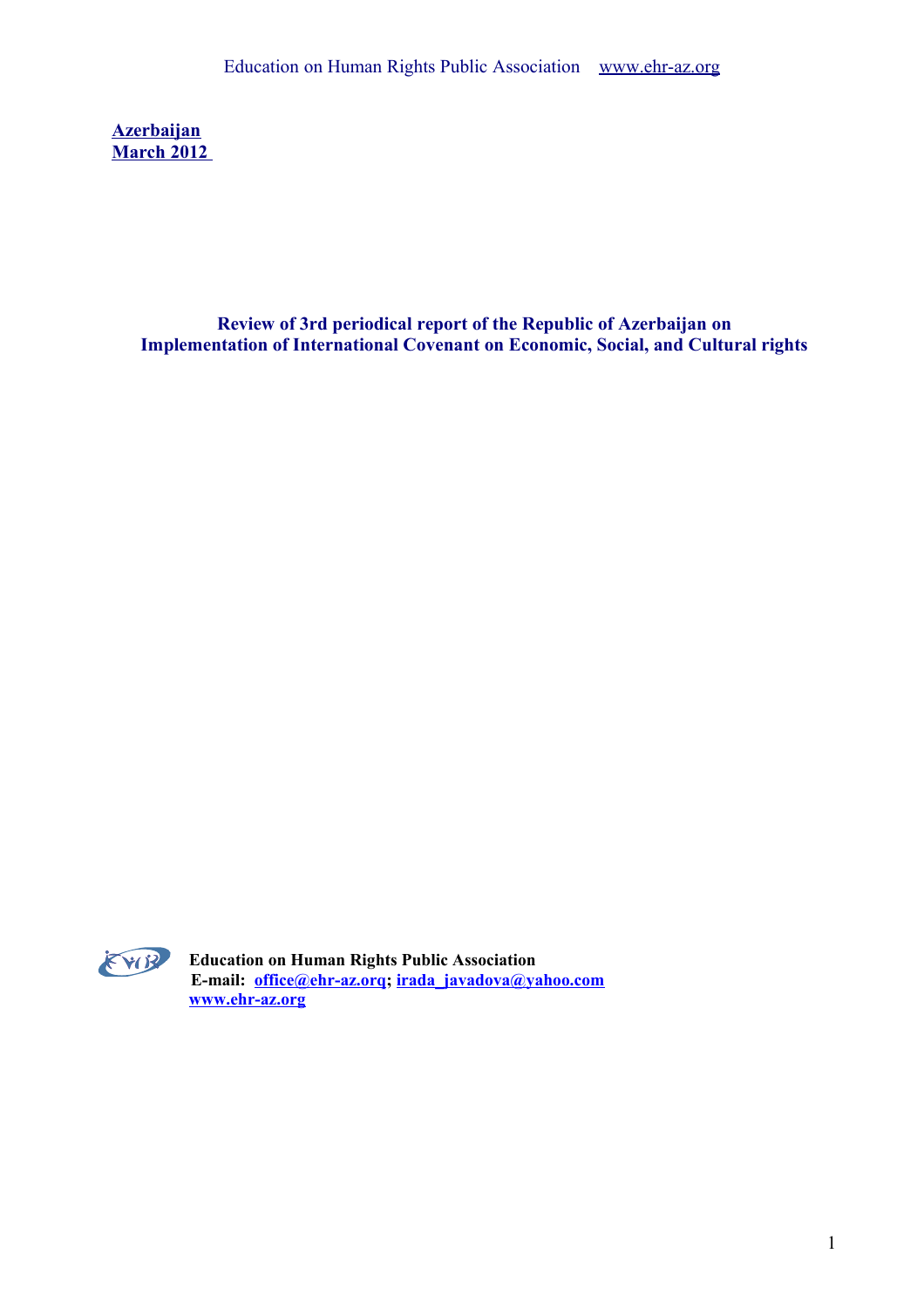# **TABLE OF CONTENTS**

| About report                                                                                                                                              | $\overline{3}$     |
|-----------------------------------------------------------------------------------------------------------------------------------------------------------|--------------------|
| Concluding observations of the Committee ESCR of the 2nd periodical report of<br>Azerbaijan E/C.12/1/Add.104 (14 December 2004)                           | $\overline{4}$     |
| Regarding the paragraph 2.2 of the Covenant                                                                                                               | 6                  |
| Regarding the implementation of the provisions 6-8 of the Covenant                                                                                        | $\overline{7}$     |
| The right to an adequate standard of living<br>The right to adequate housing (art.11)<br>The right to adequate food (art. 11)<br>Right to health (art.12) | 8<br>8<br>12<br>12 |
| <u>The right to water (Articles 11-12)</u>                                                                                                                | 14                 |
| Right to education – on articles $13-14$ and $15$ of the Covenant                                                                                         | 15                 |
| General Comment $N_2$ 5. People with disabilities                                                                                                         | 16                 |
| General comments No. 9. Implementation of the Covenant inside country                                                                                     | 19                 |
| Final recommendations                                                                                                                                     | 21                 |
| Suggested questions for list of issues<br>Annex                                                                                                           | 22<br>24           |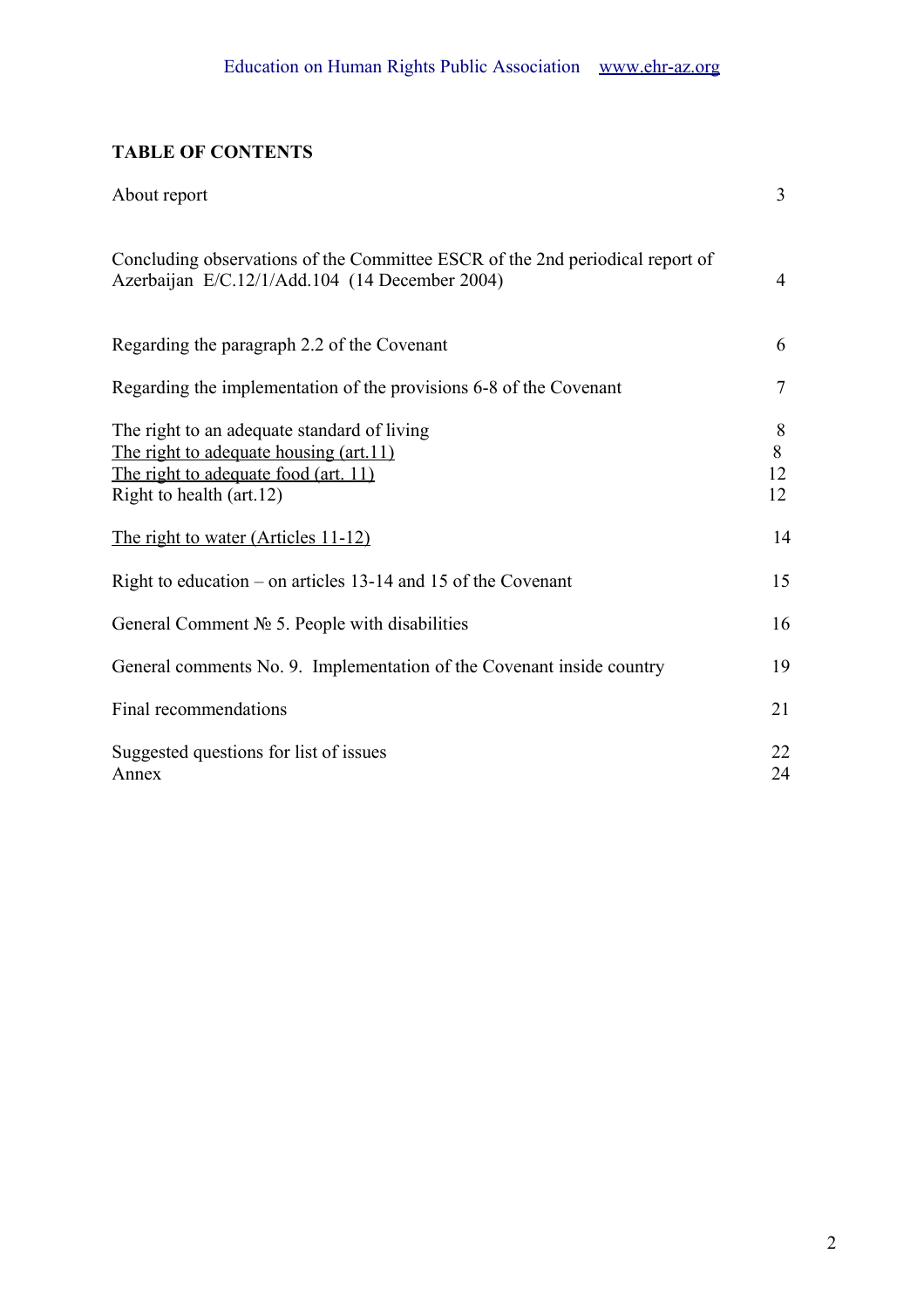# **About report**

The information covers an alternative and independent report to Azerbaijani 3rd periodical report on execution of international Covenant on economical, economic and cultural rights. Some worrying facts and issues on conventional provisions are presented in the report.

The information was prepared by Education on Human Rights Public Association. Local legislation, state programs, reports on these programs, unrevoked media information, decisions and statements of state bodies and officials, also reports of NGOs functioning at the relevant fields were used in order to prepare this information.

Reports and opinions of following NGOs were used during preparation of the information:

- 1. Education on Human Rights Public Association; Address: Azerbaijan, Baku, AZ1110, 32 Ceyhun Hajibekhli str., #4 Tel: (+994 12) 555 15 58 Email: **[edu.humanrights@gmail.com](mailto:edu.humanrights@gmail.com)** www.ehr-az.org Chairwoman Irada Javadova
	- 2. Oil Workers' Rights Protection Organization Address: Azerbaijan, Baku, AZ1060, str., Kamil Balakishiyev 15/6 Tel: (99412) 520 34 5 Email:mirvari.gahramanli@gmail.com Web: www.nhmt-az.org Chairwoman Mirvari Gahramanli

# **3.** Public **Union for Assistance to Free Economy.**  Address: Azerbaijan, Baku, AZ1009, Str., Zulfu Adigozelov 21A. Tel/Fax: (99412) 5964459/ (99412) 5964978 Еmail: [sei@azeronline.com](mailto:sei@azeronline.com) Web: [www.sei.az](http://www.sei.az/) Chairperson Azer Mehtiyev

Education for Human Rights Public Association is deeply thankful the commitment by the abovementioned NGOs in preparation of this report.

The correctness and veracity of information was in all cases in the center of attention while preparing this report. The information, opinions and findings were assured by various sources and their correctness was analyzed.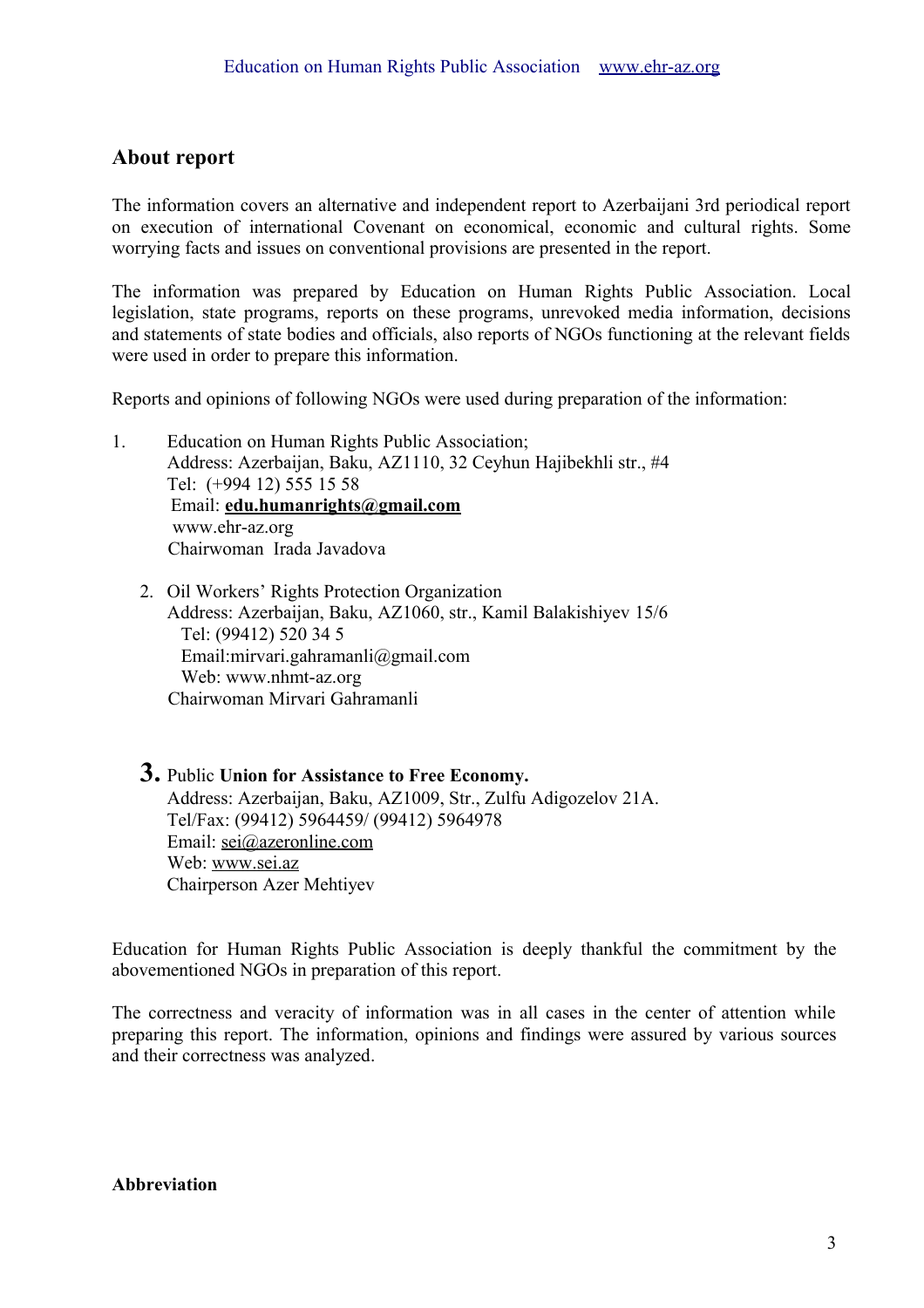EHR - Education on Human Rights Public Association SOCAR – State Oil Company of the Republic of Azerbaijan

*Positive aspects*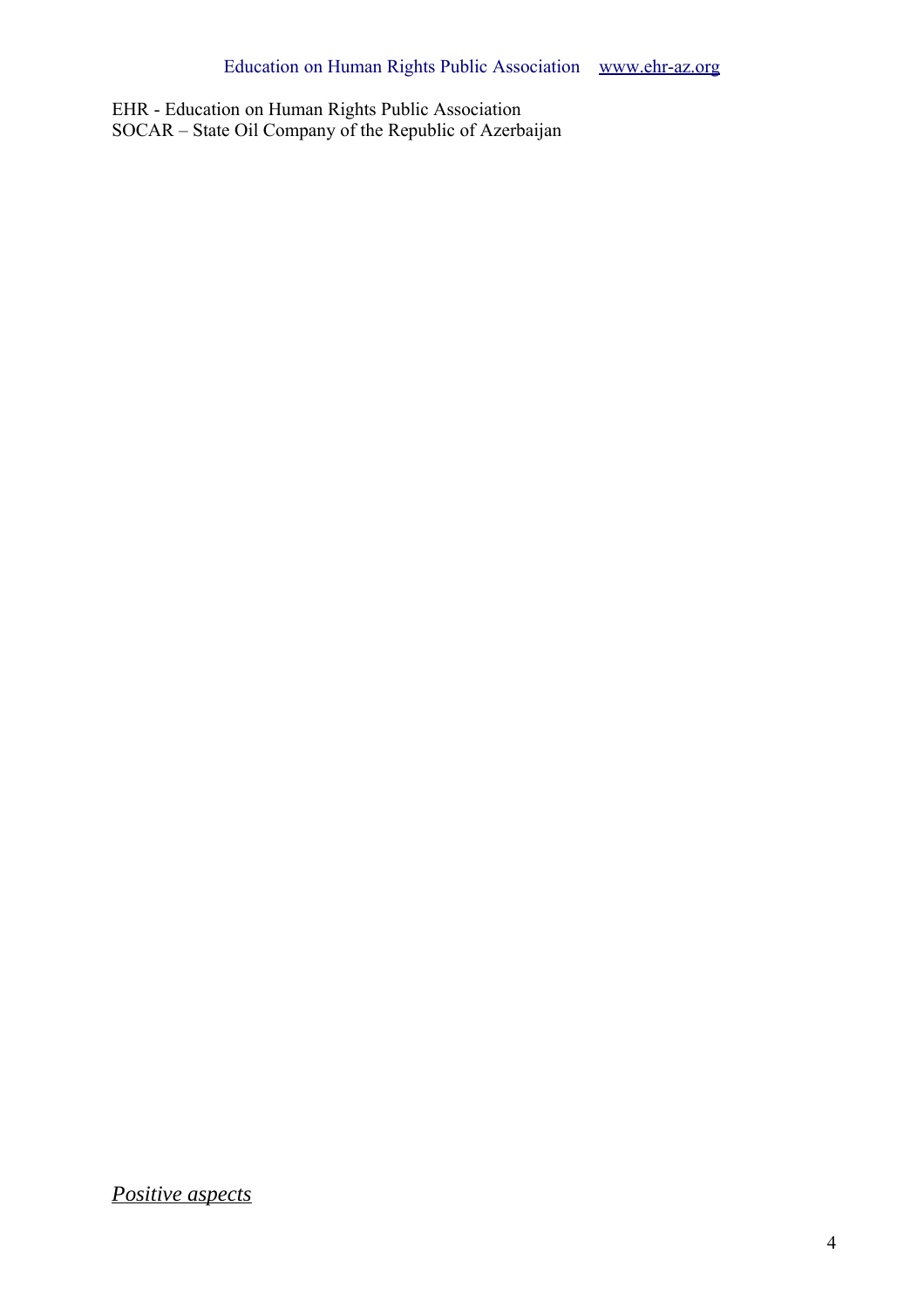*EHR highly regards the adopted National Action Program to increase efficiency of protection of human rights and freedoms by Presidential degree and considers it as an important document that will promote protection and realization of human rights and freedoms in Azerbaijan in accordance with international human rights standards. But we also consider that the efficiency of the National Program will solely and directly depend on creation of executive and monitoring mechanisms, as well as provision of participation of NGOs, especially independent civil society members.*

*EHR notes with appreciation of the submission Ombudsman's first Alternative Report on economic, social and cultural rights.*

**Concluding observations of the Committee on Economic, Social and Cultural Rights of the 2nd Azerbaijani government's periodical report:** Azerbaijan E/C.12/1/Add.104 (14 December 2004)

### **EHR 's comments to recommendations, proposal and suggestions regarding concluding observations of the 2nd Azerbaijani periodical report**

1. EHR expresses its regrets that following vulnerable issues in Committee's concluding observations regarding 2nd periodical report of the Azerbaijani government are still in serious and vulnerable state.

2. EHR regretfully notes that previous recommendations E/C.12/1/Add.104 (14 December 2004) have not been followed, it is concerned that many of them have not been addressed, serious concerns regarding lack of independence of the judiciary and the persistence and the extent of corruption in the State party, lack of domestic application of Covenant, low level of social benefits and increasing of forced evictions in the background of beatuification projects and ahead of Eurovision song Contest main worrying this report.

3. EHR regretfully notes that lack of judicial practice and precedent which has directly applied the Covenant is negatively influence proper application of Covenant in the country.

4. EHR notes with particular concern that law-enforcement and judicial bodies have refused to directly apply the provisions of the Covenant, particularly right to adequate housing and provision to prevent of forced evictions and home demolitions.

# **Regarding the paragraph 13 of the Concluding Observations.**

5. Citizens lack opportunities of efficient trial protection in case of mass violation of economic and social rights as a result of lack of independent judiciary government, as well as systematic corruption and failed governance. The situation still continues to exist.

# **Regarding the paragraph 15 of the Concluding Observations.**

6. EHR is also concerned about the legal status of a significant number of long-term residents in the State party who remain stateless. We regret to express that, there are number of young people that served in the army but still not able to gain citizenship in Azerbaijan. According to unofficial information, the government is in political position to prevent mass migration of Georgian and Iranian citizens to Azerbaijan by not giving them citizenship. (More in info is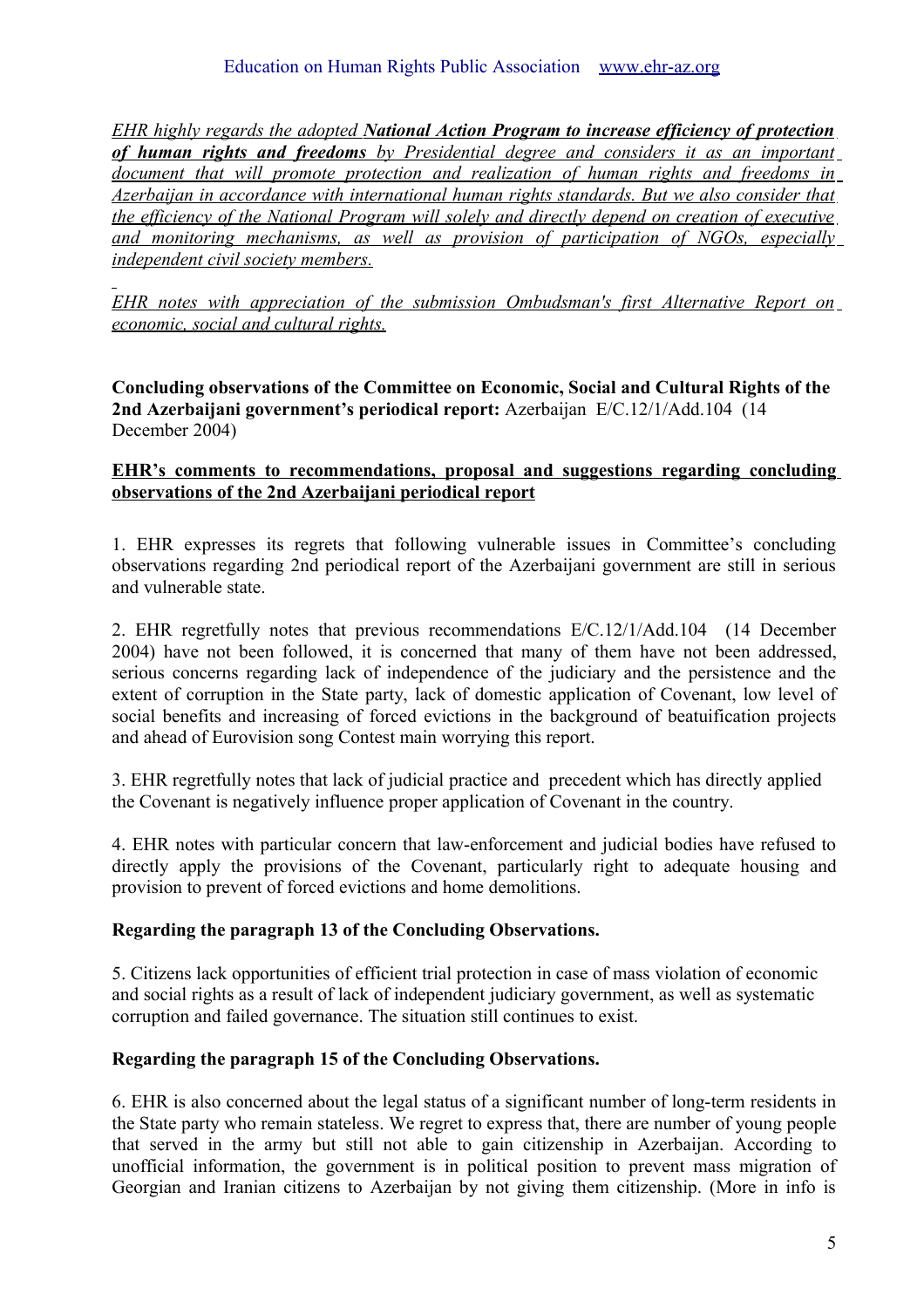below/ and for full report please visit following address: For full report (in English) visit [http://migration-az.org/upload/files/report\\_in\\_eng.doc\)](http://migration-az.org/upload/files/report_in_eng.doc)

#### **Regarding the paragraph 18 of the Concluding Observations.**

7. Lack of legislative provisions ensuring access of persons with disabilities to the labor market not adopted yet. (Comprehensive coverage in the following information on general comments no. 5)

# **Regarding the paragraph 54 of the Concluding Observations.**

8. Despite the Committee regrets the lack of information on forced deportation and demands the government to provide such information in the next, 3rd periodical report, Azerbaijani government chose to remain silent regarding information on vulnerable situation in the country in the current report.

9. EHR also expresses its regrets to stress that the Ombudsman's expression regarding disturbance on forced deportation under provision of adequate housing, page 35, paragraph 8.1, was not satisfying.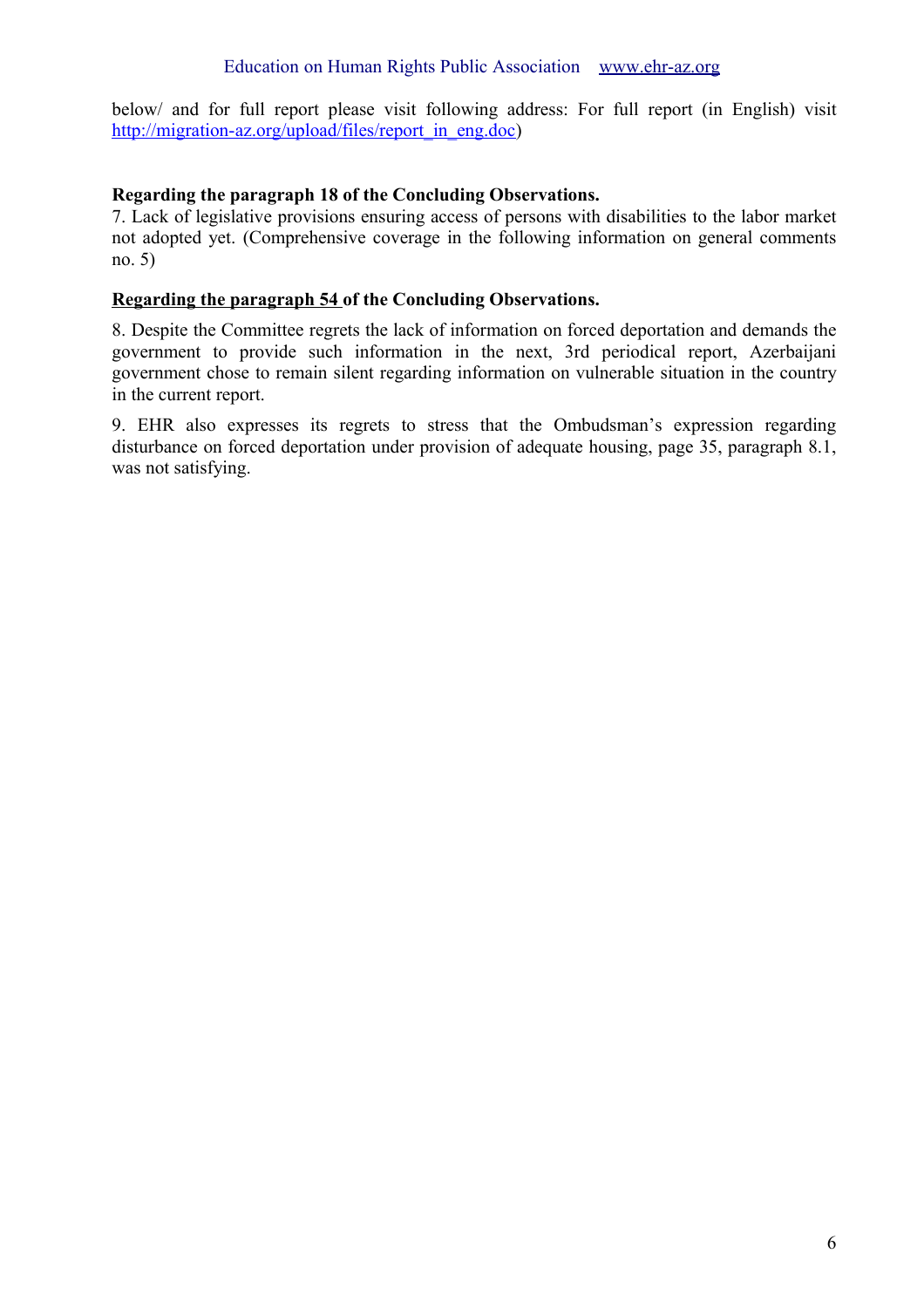# **Regarding the paragraph 2.2 of the Covenant**

10. Discrimination based on political identity still exists as the most popular and unsolved problem in Azerbaijan. Dangerous level of such discrimination shall easily be expressed by mentioning the two incidents in latest months:

**11. Fact 1 –** on March 6, 2012, Azerbaijan Popular Front Party (APFP) activists' peaceful demonstration calling for 'freedom to prisoners of conscience' ended up in violent use of force against young men Dayanat Babayev and Jabbar Savalanli and they were hospitalized. Babayev had his ribs broken and Savalanli with serious damage to his head. But lately Dayanat Babayev expressed to newspaper Azadlyg that they were refused to provide medical statement on damages they had suffered.

**12. Fact 2 -** Doctors in Nakhchivan refuse to treat a depressed person that tries to commit suicide as he was an opposition. Any of the hospitals of Autonomous Republic of Nakhchivan refuse to treat Sevindik Ahmadov, a resident of village Qorchulu, Sharur district that suffered grave economic problems and tries to commit suicide. The reason was his membership of APFP. He was also expelled from Nakhchivan Psychic Illnesses dispenser as he was brought in a critical condition. A human rights defender, Mr. Ilgar Nasibov told to Turan informational agency. According to him, it was against humanity and doctoral oath to immediately banish Sevindik Ahmadov from the dispenser by even not informing his family members: 'He was already out when we had arrived at dispenser. It was evident that he was in critical situation.'

#### **Report on causes and cases of statelessness in the Republic of Azerbaijan. Obtained from site of Azerbaijan Migration Center.**

# **13. Current Situation on statelessness**

- Lack of responsible body for statelessness issues.
- Althrough there are enough legislative acts regulating the relations with regard to stateless persons, these acts do not define the rules or process of documenting individuals who become stateless after 1<sup>st</sup> January 1992.

• According to the current legislation, since 01 January 1992 stateless persons who have obtained permanent permission to reside in Azerbaijan have been provided with ID documents by the Ministry of Internal Affairs ('MIA').

Stateless persons who permanently reside in other States and come to Azerbaijan for temporary residence are provided with a residence permit by the State Migration Service ('SMS').

- At present, neither the MIA nor the SMS accept applications of, or provide documents for, individuals who became stateless after 1992 and do not document them. Even individuals provided with stateless person ID cards by the Ministry of Internal Affairs from 1992 to 2007 are not recognized as stateless persons by SMS.
- Lack of Database on stateless persons and information collected by AMC
- Since 1992 there has not been an authority responsible for the documentation of persons who have become stateless, and as a result there is no information about the exact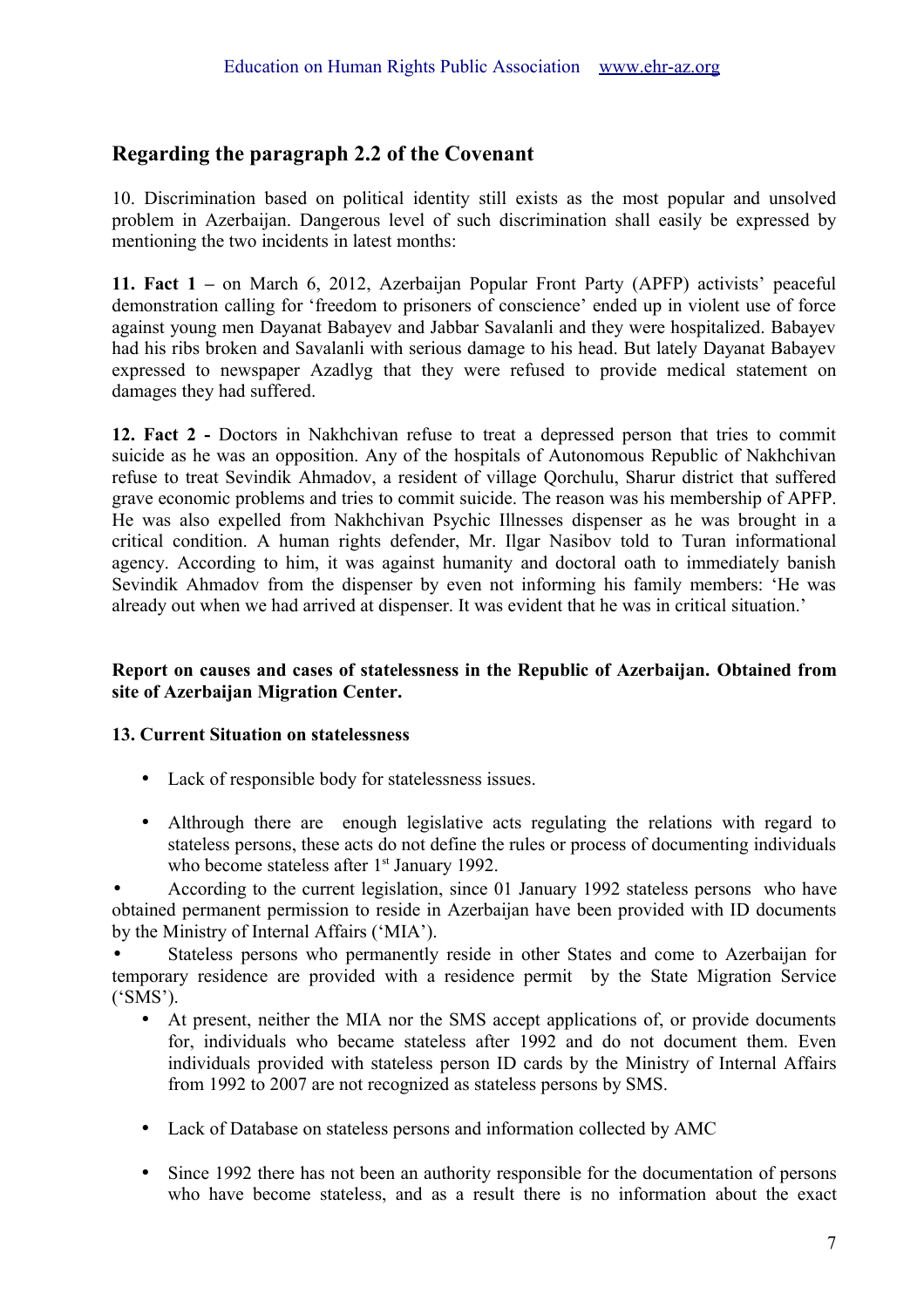number of stateless persons in the country. Until now neither the authorities nor international organizations or non-governmental organizations have held any examination to try and determine the extent of the problem.

14. There is currently no formal mechanism for determining statelessness in Azerbaijan. In the absence of a determination procedure, individuals affected by statelessness can be trapped in a legal limbo for years. As they have lost the citizenship of the country in which they were born, these persons are unable to return back to that county.

15. Living undocumented or with undefined status deprives a person of many of their rights. Undocumented persons are unable to sign a labor contract or contracts that require the approval of notary, and they cannot use their rights to medical and legal assistance or their right to a pension. In cases when they face coercion and other violations they dare not risk applying to law-enforcement bodies as they live without valid documents. As a result, they gradually become dependent on others and often become victims of various crimes, including human trafficking.

For full report (in english) visit [http://migration-az.org/upload/files/report\\_in\\_eng.doc](http://migration-az.org/upload/files/report_in_eng.doc)

# **Regarding the implementation of the provisions 6-8 of the Covenant**

#### **Findings of the report on situation of human rights in oil-industry sector by Oil Workers' Rights Protection Organization.**

16. Aid Foundation to Armed Forces exists in Azerbaijan. According to the statute of this Foundation, collected aid may be directed to development of material-technical basis of Armed Forces, preparation of military materials, their examination, production, repairing and modernization, conducting military scientific-researches and constructor-testing works, purchase of military technology, weapons and tools, preparation of martial specialists, their education, as well as solution of social and household problems of military men.

17. According to monitoring by Organization for protection of oil-industry workers' rights it was obvious that trade union of SOCAR headquarters and workers adopted a decision on April 12, 2010, to collect 2% of their monthly wages and to transfer to the Foundation. It was verbally expressed to the workers of SOCAR departments and institutions that such collections are temporary (for two months) and the goal was to people that suffered as a result of over flooding of Kura river (**please also see to evaluate the state actions to overcome the results of natural disaster: the report by Ombudsman**). But as the workers obtained documents regarding their salaries, one of the emissions in amount of 2% could not be explained (only 'sq.' was mentioned in document). Lately such emissions become permanent and continue for a year. Considering that the SOCAR had 71,585 contractual workers till January 1st, 2010 (now it is almost 85,000 as 'Azerkimya' Production Union also joined the SOCAR) and average monthly wage consisted of 533,66 AZN in 2009 (the year of 2010 is not yet known), then monthly salary fund of the SOCAR consists of 38,202,000.00 AZN. Annual number is 458,424,600.00 AZN, and 2% of it would be 9,186,000.00 AZN

18. Entries by the SOCAR to Aid Foundation to Armed Forces are implemented by violation of the principle of voluntariness and are proven by following facts as well:

a. By virtues of a letter by the SOCAR vice president S.Qasimov, dated April 24, 2010, 'it is told to heads of the SOCAR institutions and organizations that they should conduct campaign and promotional work among their colleagues regarding this matter.' As a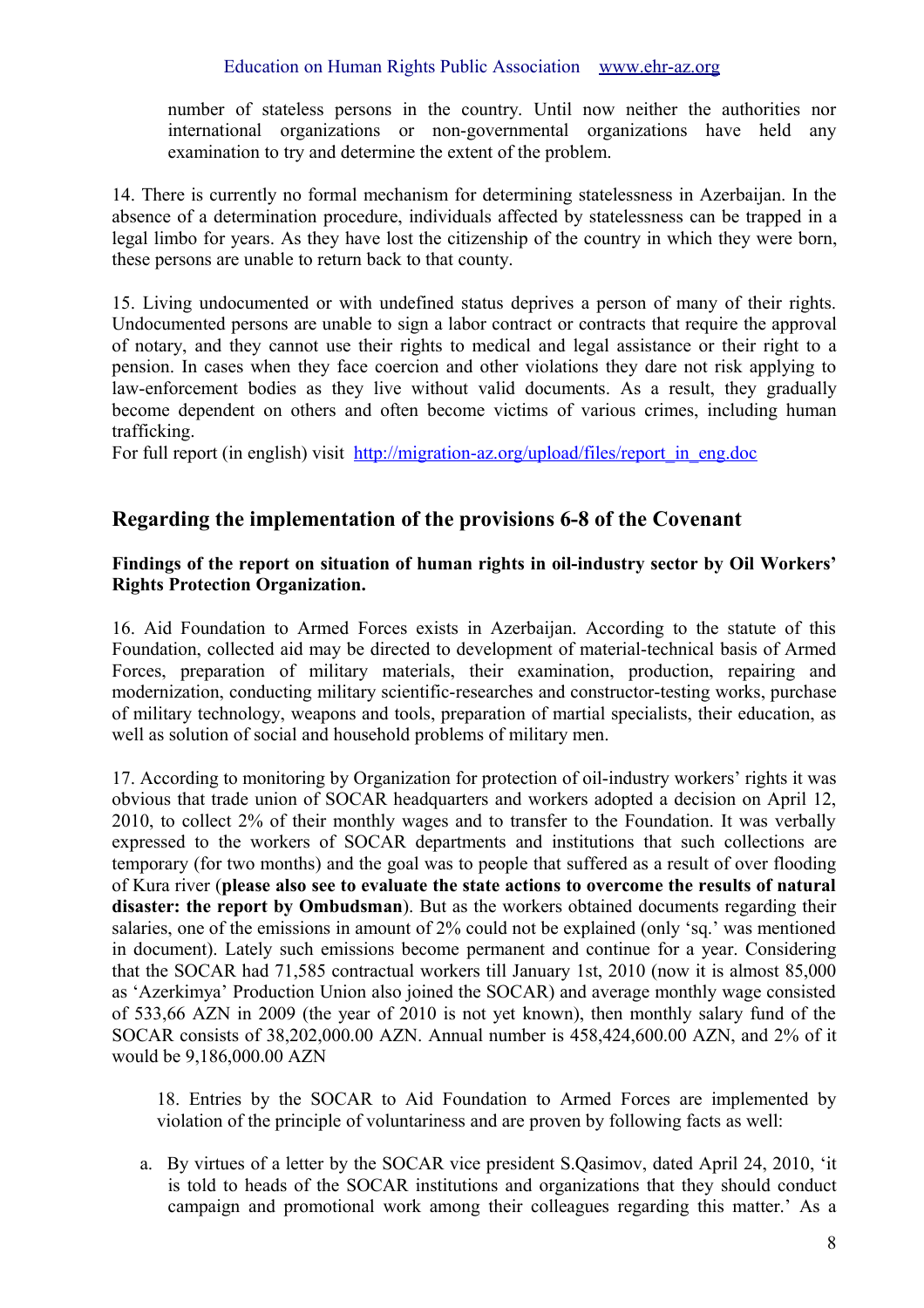result of such promotional works and campaigns by heads, each of workers was forced to donate 2% of their monthly wages 'with respect to principle of voluntariness'.

- b. Entries to Aid Foundation to Armed Forces is implemented by initiatives and orders of employers instead of principle of voluntariness and oil-industry workers that appeal to the Organization tell that they were forced and feared to make such payments, instead of volunteering.
- c. Labor legislation considers mandatory emissions by employer from employee such as income tax and payments to social protection fund, as well as voluntary payments such as Trade Unions. Mandatory emissions are regulated by legislation. Voluntary payments shall only be conducted by individual written application of an employee, instead of promotional works of a higher organization, neither an order, nor a protocol.
- d. Emissions from wages of employees that were not indicated by legislation, as well as transfers to Aid Foundation to Armed Forces, unless they are considered by labor contract, is illegal. Conduction of these payments by promotional works and orders of a higher organization, and protocols without any exclusion to employees indicates that such emissions by the SOCAR are conducted by fear and force, instead of voluntariness

19. Despite that EHR appraises state governmental administration's efforts to solve just salary problem in law enforcement bodies, as well as expresses its grave concerns on continuing existence of the biggest unjust salary policy in health care, cultural and educational fields.

#### **Article 11. The right to an adequate standard of living**

#### **The right to adequate housing (art.11)**

20. Human rights defenders must be able to work in safety, UN tells Azerbaijan. UN: "Given the worrying reports of forced evictions and destruction of property in Baku, as well as of harassment of human rights defenders, we call on the authorities of Azerbaijan to thoroughly investigate this case and, if necessary, provide adequate compensation and restitution,". EHR regretfully notes that, government still hasn't taken any appropriate measures**[1](#page-8-0)** .

21. For two years, thousands of apartments are being destroyed by the government in downtown Baku and outside settlements for purposes of investment projects. The serious and mass violation of right to housing, and social concerns have been noted by popular international media and human rights organizations<sup>[2](#page-8-1)</sup>.

22. EHR expresses its concerns that transfer of citizens were not conducted with respect to principles and demands of international human rights in any cases despite the facts justifying some of the deportations. It calls the working group to urge Azerbaijani government to implement legislative demands immediately to make current situation better, to investigate facts of violation of citizens' right to property and apartment and enforce relevant decisions.

#### **Ombudsman's report for the year of 2011**

23. In its report for 2011, Ombudsman expressed that one of the problems regarding apartments is that various citizens not even for the last 15 years, beginning from the midst of 20th century occupied lands in Baku and outside of it and built illegal constructions. Another problem is such

<span id="page-8-0"></span><sup>&</sup>lt;sup>1</sup> <http://www.un.org/apps/news/story.asp?NewsID=39303&Cr=Azerbaijan&Cr1>

<span id="page-8-1"></span><sup>&</sup>lt;sup>2</sup> <http://www.hrw.org/world-report-2012/world-report-2012-azerbaijan>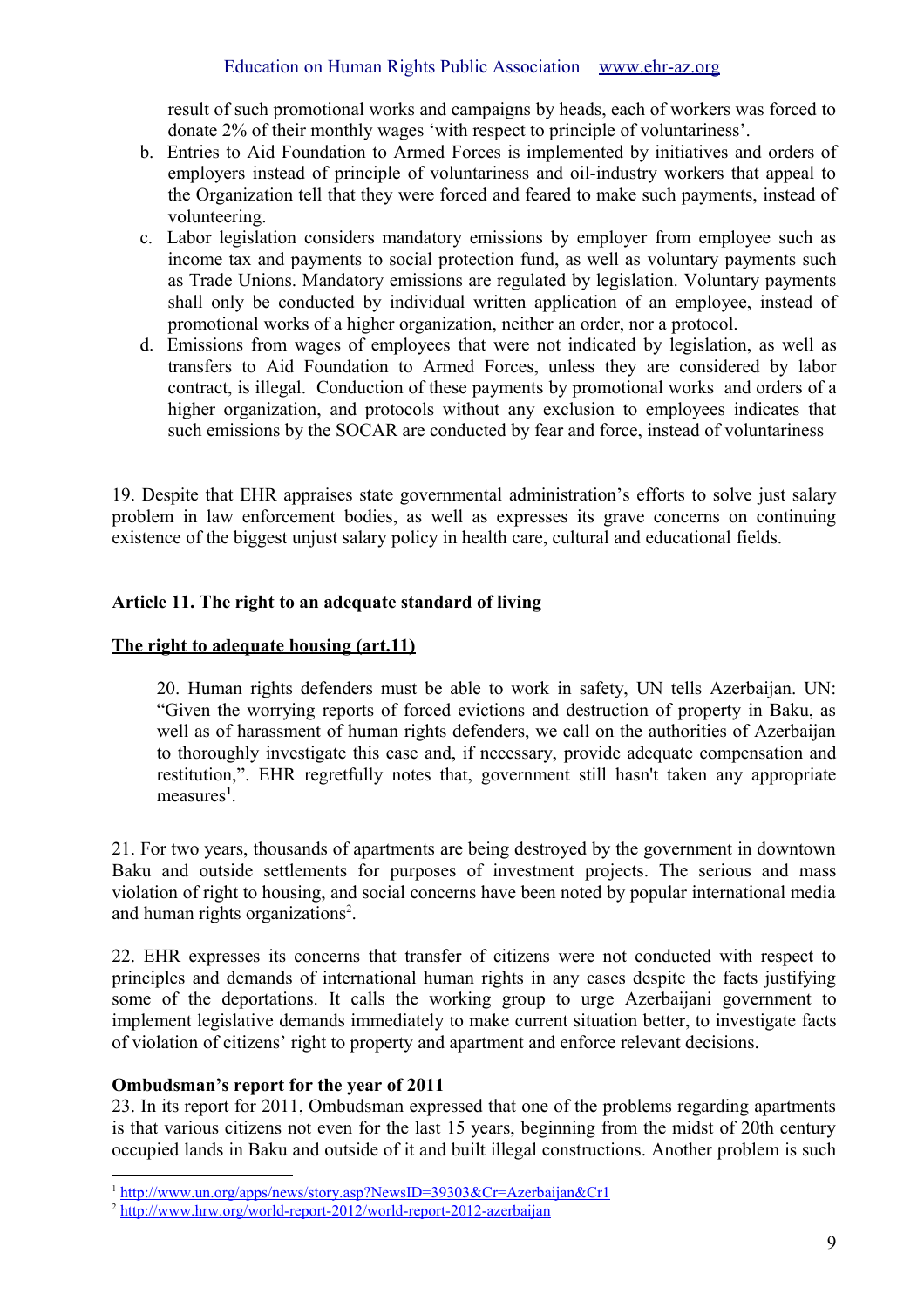buildings that many people are settled are not privatized and not registered. The commissioner recommended to privatize illegal and non-registered constructions in milk plants of Hovsan, Bina, Ramany, also Baku settlements of 'Alatava', 'Zygh', 'Vorovski', 'Xutor', 'NZS', 'UPD', 'Keshla', and 'Yasamal', to consider registration of rights on those properties, and to speed up its solution.

24. The fact is that nowadays Azerbaijani citizens are being forced (with participation of local executive authorities, with bulldozers) to leave the apartments they live. People suffer a lot from inadequate and low compensation rates, also necessity to leave their houses leaving necessary equipments inside.

25. Workers of SOCAR destroyed houses that belong to citizens by use of force and without any warning in **Sulutapa settlement, in Khojahasan district.** Dozens of people were injured as a result of this dispute. Any legal measure was not taken with regard to this event. For more: <http://www.youtube.com/watch?v=EdOg4RzaE4U>

26. In accordance with the claim by 'Azerneftyagh' oil production plant, a body of SOCAR, Khatai District court decided on destruction of house in settlement of NZS, Ilham Mammadov Street 168. As to the decision, houses have to be destructed by its owners, the are must be emptied, and owners need to pay 100 AZN fine to government. Ground for this decision was identified as oil pipeline of the plant are located in this area. Settler made local protests after warning on destruction of their houses and mass media highlighted this event.

27. Should be noted that people that were warned about destruction of their homes are not recent settlers and they built their houses in the beginning of 90s, which is 20-22 years ago. Most of the settlers were registered in their apartments by court decisions. Almost 30 families are internally displaced persons from occupied territories, the rest are from different regions of Azerbaijan. Now it is clear that anger is growing not only among the ones whose houses are destroyed, but also other residents of the district. Because as the house destruction campaign is widened, no one's property rights are guaranteed, and think they will be the next one. The general atmosphere in this settlement of majority of laborers and poor's, but settlers are willing to resist the fact of danger on destruction of their houses and housing in streets without any compensation.

28. EHR proposed recommendations to the government regarding forceful deportation of people that live in settlement of NZS, Ilham Mammadov street, without provision with adequate housing, stating that such a position does not comply with requirements of International Covenant on Economic, Social, and Cultural rights and to solve these matters with respect to principles of international human rights, that the governmental institutions never paid attention to this case.

# **Official numbers and concerns**

29. According to official numbers, more than 27,000 illegal constructions exist in mine areas of SOCAR, belonging to both physical and legal persons.

Overall, several official institutions of the Republic of Azerbaijan admit that over 500,000 illegal buildings are located in and outside Baku. Mani among those are buildings that were built in the beginning of 1900s, but were not legalized as a result of corruption and inefficient administrative procedures.

# **Floods on Kura and Araz rivers**

30. According to information by 'Kur' Civil Society Headquarters, more than 20,000 settlement, 110,000 hectares plantation and pasture fields were damaged as a result of floods on Kura and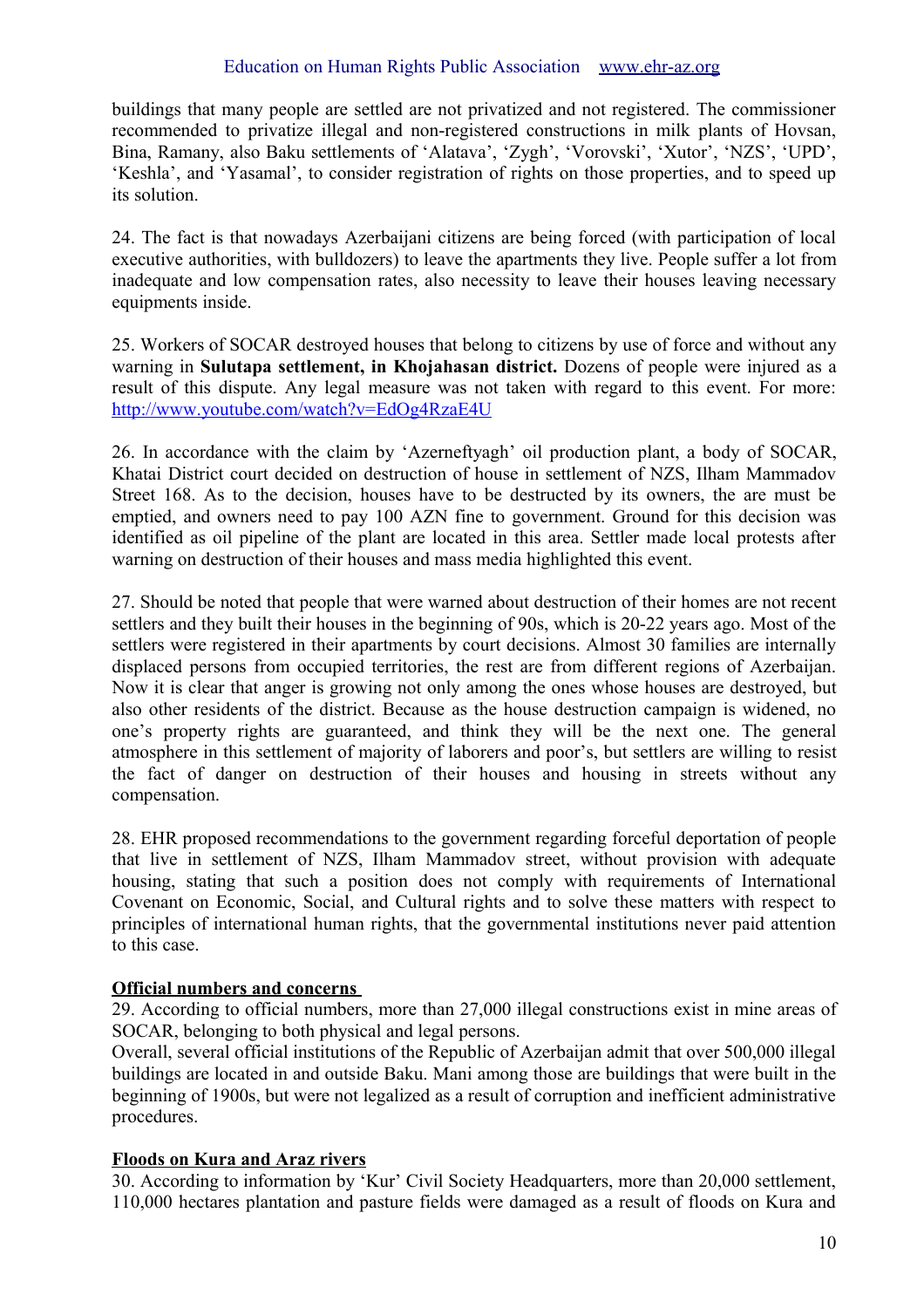Araz rivers in 2010, according to approximate calculations, over 100,000 people, as well as various agricultural fields, nourishment and household buildings, also educational, religion and health care buildings, and infrastructure gravely suffered.

31. An important point shall be noted that, at the time of decree no. 197s was signed by Cabinet of Ministers on July 09, 2010, floods were still remaining in majority of the fields that suffered and there was no life there. It was hard to enter the flooded fields, to investigate and clearly identify in which situation the houses are. For this reason, as stated in the decree, construction of 3205 houses, repairing 3222 buildings and restoration of 700 houses could not be exact numbers.

32. Actual evaluation by the governmental commission started in July-August of 2010, after flooding has stopped. But should be noted with regret that, despite considered by presidential decree of May 19, 2010, the damage done by Kura-Araz river floods has not still been comprehensively and fairly investigated yet.

33. Despite a long time passed since the floods and abovementioned decree by the Cabinet of Ministers, the issued indicated in the decree were not solved. Many houses in critical conditions still remain even though 3143 houses were built in flooded fields. Compensation provided to people that suffered was not adequate to solve their problems. Although not covering the whole list of damaged houses, numbers that were indicated in decree no. 197s (3222+700=3922) express that minimum 3922 families still suffer as their property rights are not restored. But in reality, numbers of people that are suffering from not restored property rights are far more than indicated numbers.

# **General analysis of violations**

• Provision of aid and compensation regarding the damage. Methodology, assignment and reason of compensation were not clarified. In many cases, citizens while receiving compensation did were not provided with any document, notification, or receipt. The costs in documents were expresses only by numbers, not as a word at the same time;

- In some cases, compensations were less than considered;
- Abuse and corruption facts during construction of houses;

• Requests were not responded. Kur Headquarters requested Ministry of Communications and Information Technologies to provide name of the citizens and amount of compensation provided in order to secure transparency, also suggested to provide this information on web page of the ministry. But the ministry strangely responded that those information were 'state secrets.'

• Some people have not been able to get compensation over the previous period. For example, more than 100 family that are located in area called 'iki bandarasi', village Ulajaly if sabirabad district, have not still been able to obtain compensation. The same situations exist also in other regions.

• Total expenditures for construction of homes is not clear. 202,300,000.00 AZN was determined by decree no. 197s by Cabinet of Ministers dated July 09, 2010, to build 3205 houses. It means 63,000 AZN to be spent for a single house approximately. Expenditures such a number for one house ends up in some questions. But relevant organizations do not announce the number spend for houses (or for one house).

• There are problems in recently constructed buildings.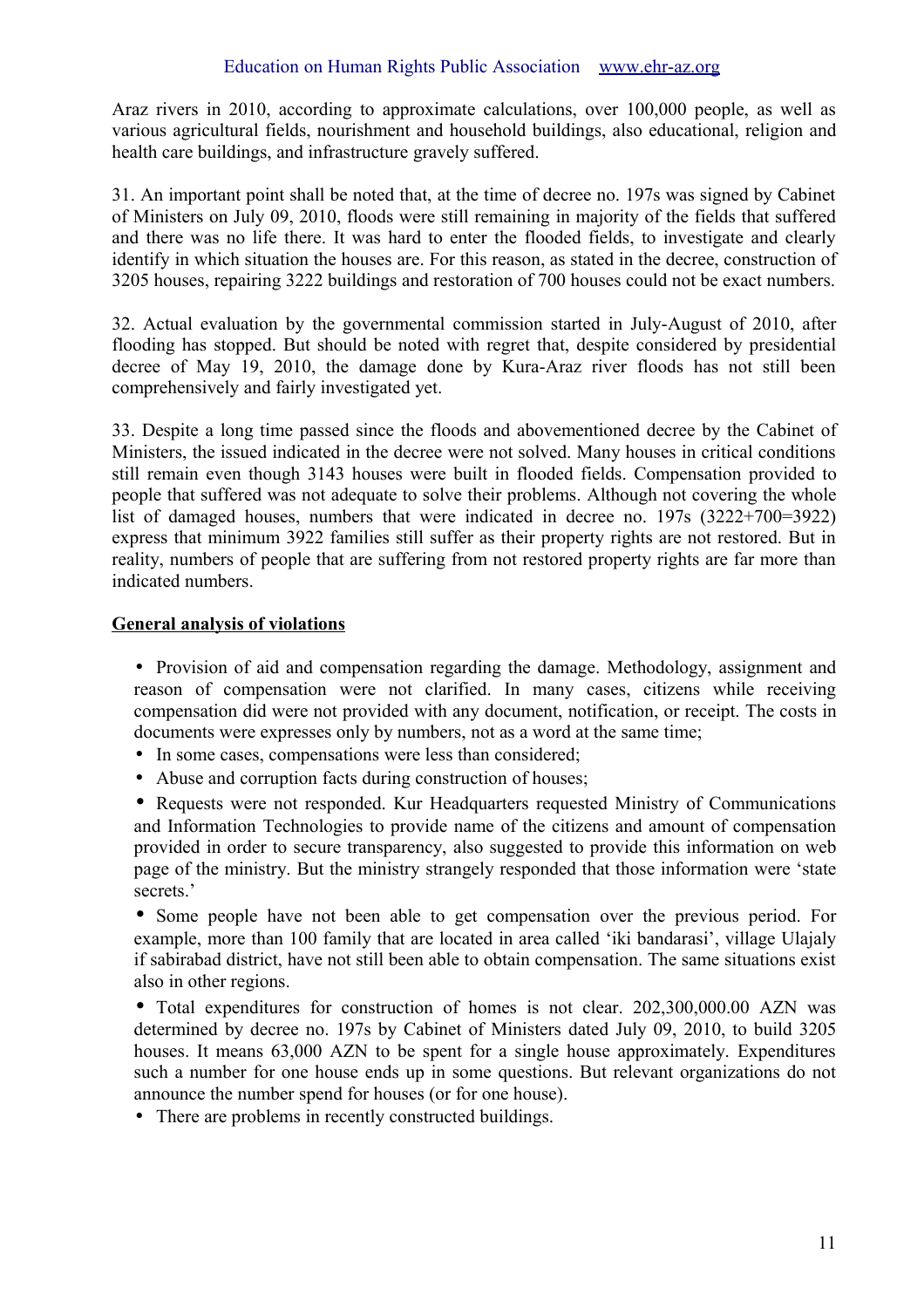#### **[On the situation with Property Rights in Azerbaijan](http://www.freeeconomy.az/index.php?option=com_content&view=article&id=137%3Ahesabat&catid=56%3Anrlr&Itemid=91&lang=en) on 2011 by Public Union For Assistance To Free Economy.**

#### **Problems in legislation**

34. A year after that new Apartment Code entered into force, its implementation tools were identified by presidential decree no. 272, dated May 24, 2010, on 'Provision of implementation of the Apartment Code'. The code adopted at the time of serious need for legal regulations in this field, some of its provisions composed a legal basis for further lack of restraint and injustice by officials, instead of being a step forward. Its primary victims were historical and architectural monuments that are located in preserve Ichari shahar, and belong to citizens under property rights.

35. Up to recent, intervention to citizens' property rights used to be legalized under 'state or public needs.' But article 28 of the new code opened new paths in this direction. Destruction of houses in 'critical conditions' by governmental bodies was legalized and ended up in comprehensive results.

#### **Scandalous decree no.511**

36. Decree no. 511 of Baku City Executive Authorities, dated September 24, 2008, was the most mentioned source that composed so-called legal grounds for destructions during illegal interventions to citizens' property rights with regard to construction of Winter Boulevard, starting from 2009. As it is indicated in the body of the decree, the head of Baku CEA passed beyond limits of its authorities by virtue of order in 2nd paragraph and point 1 ('Area behind the Heydar Aliev palace was identified for construction of a park, houses and non-living spaces to be destroyed, and resident to be transferred'). Because giving such an order, he actually adopted a decision over a property that belongs to others. Whereas, Article 13, part 1 of the Constitution implies that property is untouchable in the Republic of Azerbaijan and is protected by state. As well as, article 29, part 4 stresses that no one shall be deprived of its property without a court decision.

37. The mentioned article permits to alienate a property only and only for public needs and only in case of prior and just compensation. Of course, Baku CEA's intensions to construct a new park in downtown Baku shall not be categorized among public necessities.

38. Other than that, according to article 153.3 of the Civil Code, it is only up to legislation to obtain right to property, right to ownership, right to utilize property, to dispose, or to abolish right to property, depending on assets are under property rights of physical or legal persons, the Republic of Azerbaijan and municipalities.

39. But none of the legislative acts of the Republic Azerbaijan does provide authorities to the head of Baku CEA to dispose on property that belong to others, neither any kind of intervention, destruction of a legal building, to send a notification stressing that it is public necessity, which is actually not, to evaluate assets, or etc. For this reason the abovementioned decree failed to refer to any legislative act. At the same time, according to article 203.5 of the Civil Code, mandatory alienation of property of physical and legal persons is permitted only for public needs, with prior just compensation. The essence and limits of 'public need' is determined by article 157.9 of the Civil Code that are:

- Construction of roads and communication lines;
- Determination of border lines:
- Construction of defense buildings.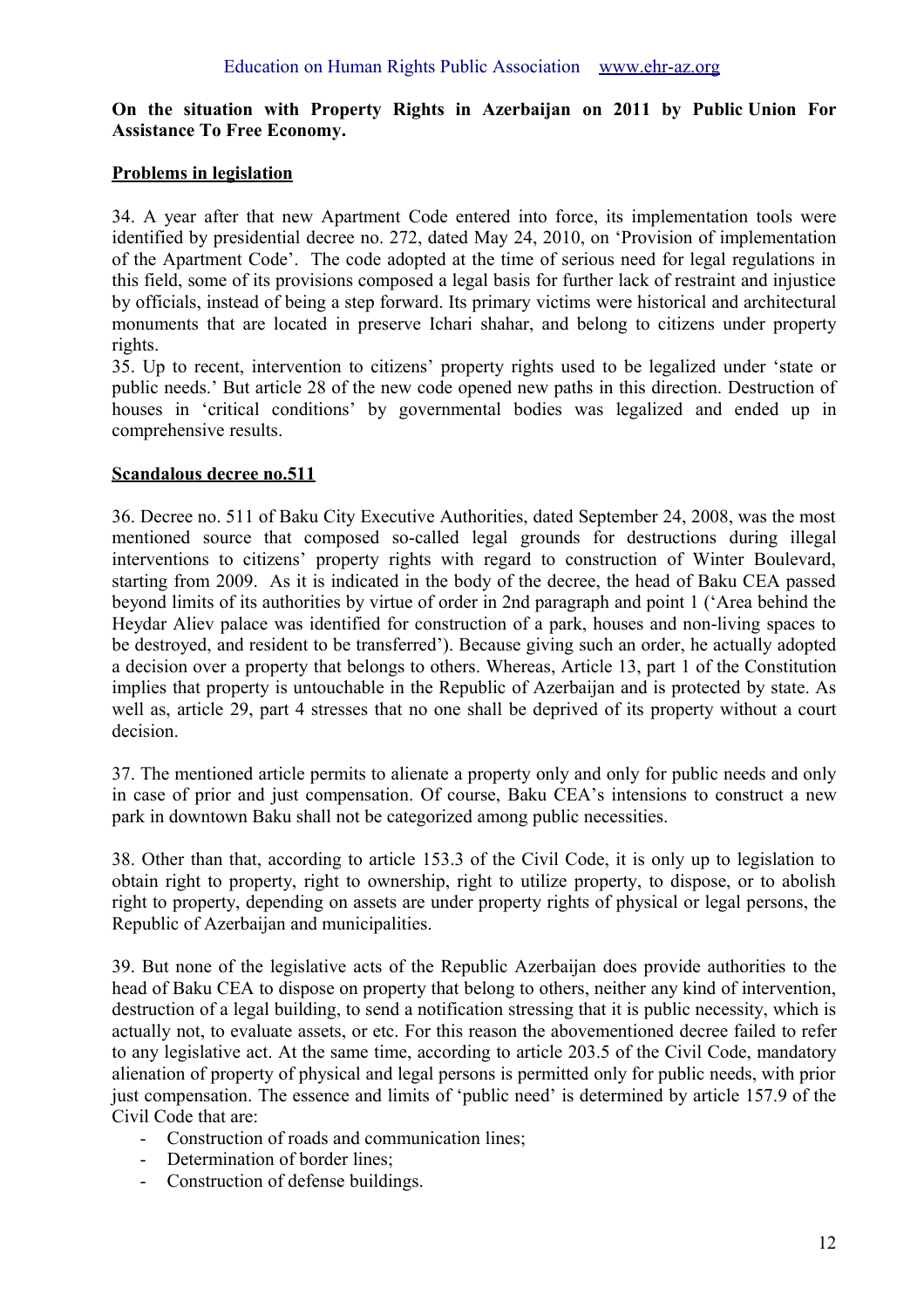40. That area of mass demolitions in the city center is adjacent to the streets Shamsi Badalbeyli, Fizuli and Mirzaga Aliyev. Numerous protests and lawsuits of the residents are ignored by the authorities, even if the courts decide to stop the demolition. The government has not created a commission that would decide the question of a civilized compensation to the owners of demolished houses and refuses to pay more than 1,500 manat per square meter. Only in the center the number of affected residents is more than 5 thousand. The total number of the victims of illegal demolition in the capital is close to 60,000.

41. Azerbaijani government does not pay adequate compensation to people affected by impacts of business and other projects that are conducted under the name of innovation, by virtue of oil revenues that are spent under the name of investment, and such discomfort exist in every part of the country.

[http://www.youtube.com/watch?v=g\\_wXx6hZIFw&feature=youtu.be](http://www.youtube.com/watch?v=g_wXx6hZIFw&feature=youtu.be) <http://www.youtube.com/watch?v=yxxhXH-4-FU> <http://www.youtube.com/watch?v=6snHactPDGc>

#### **According to researches, only 743 families could improve its housing conditions, despite the fact that the number of such families was 1758 in year 2000.**

42. An expert with reference to information by State Statistics Committee states that annual number of families that have been able to improve their housing conditions in Azerbaijan is in decreasing tendentious since 1998, excluding the years of 2003 and 2008.

43. According to him, the number of families that have been able to improve their housing conditions is decreasing 7% each year since 1998

44. As to experts, these indicators show that people's access to housing is decreasing time by time in Azerbaijan: 'Social Housing Fund shall be established in the republic immediately to improve the situation, and provide access of masses to housing'

# **The right to adequate food (art. 11)**

45. Economic Research Service of US Department of Agriculture announced its report called «Cross-Price Elasticity of Demand» for the year of 2011. According to this report, the Republic of Azerbaijan is leader among 114 countries for family budget of food. The report also notes that families spend 73,5% of their budget for buying food. The second place is shared by Tanzania and Nigeria. Their budget for food is 73,2% and 72,9% respectively.

# **Right to health (art.12)**

# **Ensuring the Right to Health**

46. Although overall budget expenditures in 2012 increased 6,5% comparing to forecasts of 2011, transportation and communication costs increased 24,9%, judiciary, law enforcement and prosecution 20,6%, health care 5,7%, and education costs increased only 3,4%. It is hard to understand government's so called proportion increase. Because 7,2 billion AZN of this year's budget of 17 billion AZN belongs to investment costs. **Total of costs determined only for transportation is higher that grand total of both health care and education costs. It is a sign of priority given to social costs of the budget.** Investment costs in Azerbaijan for last 5 years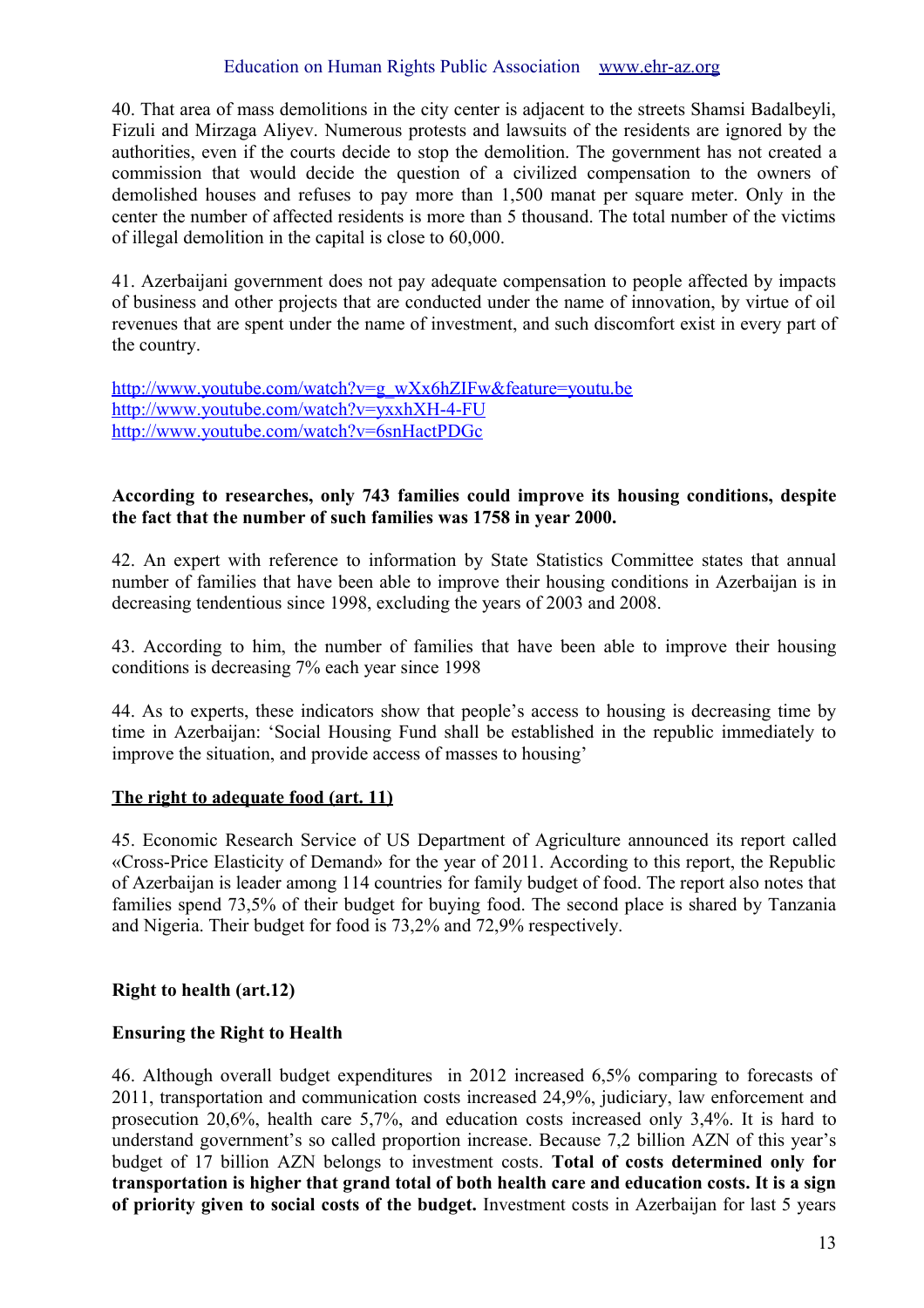consisted 20 billion AZN (USD 25 billion), only 7-8 billion AZN (5,5 billion for education and 2 billion for health care) was spent for social needs.

| Year            |       | Health care costs Share of health care | Share of health care costs |
|-----------------|-------|----------------------------------------|----------------------------|
|                 |       | costs in total budget                  | in GDP $(\% )$             |
|                 |       | expenditures $(\% )$                   |                            |
| 2005            | 115,3 | 5,4                                    | 0,9                        |
| 2006            | 162,0 | 4,3                                    | 0,9                        |
| 2007            | 257,2 | 4,2                                    | 1,0                        |
| 2008            | 346,2 | 3,2                                    | 0,9                        |
| 2009            | 402,4 | 3,8                                    | 1,2                        |
| 2010            | 429,2 | 3,7                                    | 1,0                        |
| 2011 (forecast) | 563,2 | 3,5                                    | 1,4                        |

#### **Shares of health care costs in GDP**

47. 'Despite of several directives and decrees by the president, they has not been any steps taken regarding medical insurance.' Hadi Rajabli, chairman of Social Policy Committee of Milli Majlis (parliament) expressed to media. According to the committee chairman, this act was adopted approximately 10 years ago and was amended on December 07, 2007. The decree confirmed that State Agency on Medical Insurance shall be established before Cabinet of Ministers. At the same time, conception of mandatory medical insurance and reformation of health care financing in the Republic of Azerbaijan is approved. By presidential decree, 'Plan of measures realization of conception of implementation of mandatory medical insurance and reformation of system of health care financing in the republic during the years of 2008-2012' was approved at the same time. For this reason Medical Insurance Agency was donated 51 million AZN in 2009, 30 million in 2010, and also 30 million in 2011. 'Despite the funds confirmed in the budget for years, none of it has been spent as a result of carelessness.' Continuing separation of performance of Medical Insurance Agency is still vulnerable.

# **14 DIALYSIS CENTERS 65 DISTRICTS (REGIONS)**

48. At present, more than 1700 patients who are constantly on dialysis, are officially registered. According the Ministry of Health, every year 14 of 100 dialysis patients die. At present, more than 1700 patients who are constantly on dialysis are officially registered. According the Ministry of Health, every year 14 of 100 dialysis patients die.

49. According Ministry of Health, 22 public branch of dialysis provide service in Azerbaijan at present. 8 of them are located in rural area, 14 branches operate in Baku. Patients who require dialysis usually face difficulties on registration. This restricts their right to freedom of movement and leads to additional expenses.

50. EHR regretfully notes that dialysis patient is suffered for being forced to be examined in hospitals where they are registered.

51. EHR also notes with concern increasing of selective abortion in the Azerbaijan.

**Azerbaijan Migration Center's Annual Report (2010) on combating human trafficking and forced labour in Azerbaijan Republic. (for full report please:www.migrationaz.org/upload/files/annuall\_report\_ofAMC.doc)**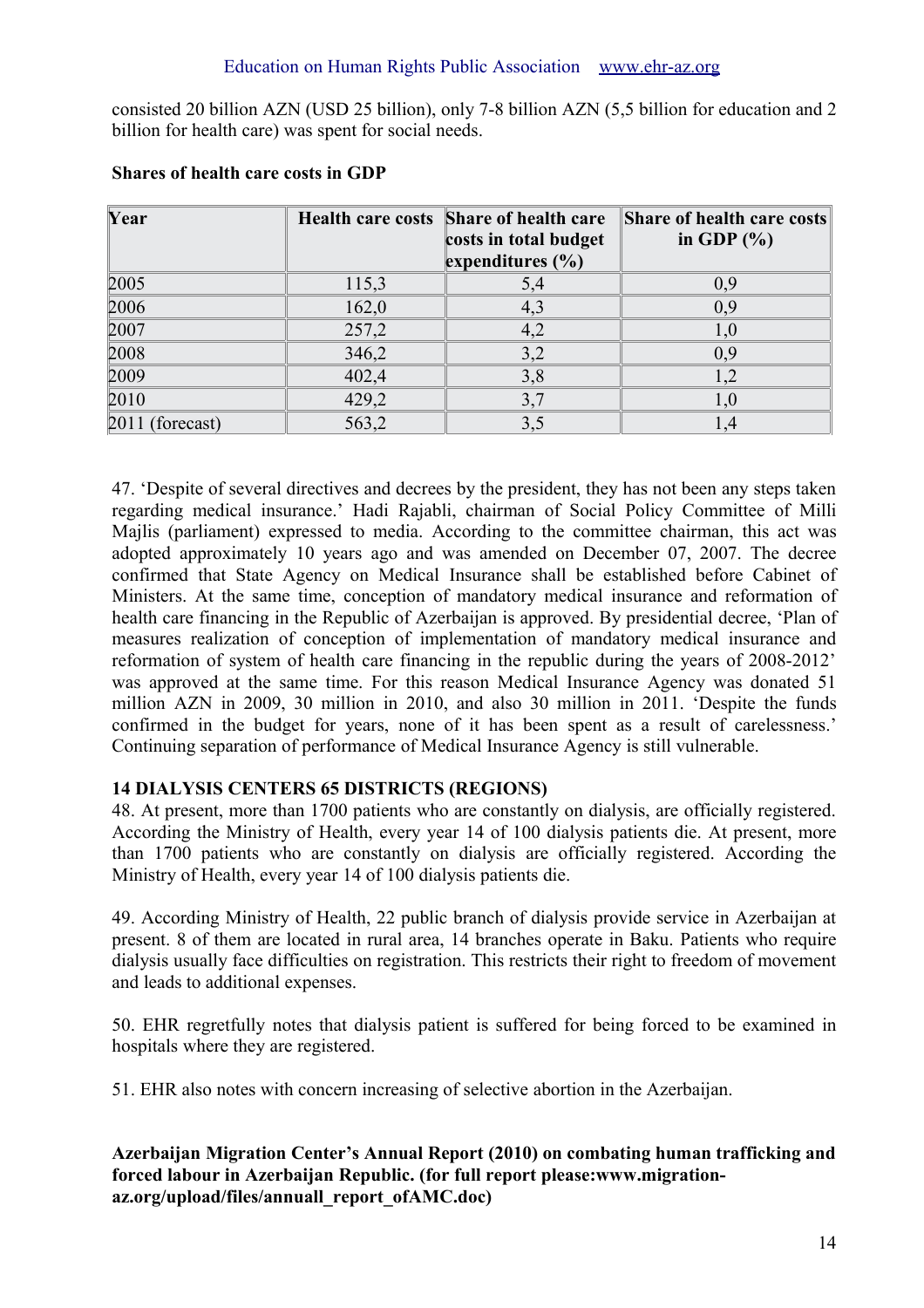# **Contradictions in legislation**

52. Although the Criminal Code of Azerbaijan defines transplantation of human organs and tissues as human trafficking, Article 137 of the Criminal Code also criminalizes sale and transplantation of human organs and tissues. The crime prescribed by Article 137 of the Criminal Code is not proportionate with sanction. As a result of both crimes, the same public relations (both personal freedom and life and health) are violated. However, those two crimes are classified differently. We consider that there should be held more detailed investigation in this sphere.

53. The analyses of the court practice shows that there is no established court practice regarding crimes of human trafficking and involving in prostitution. For instance, in some cases for the same crime, investigation bodies refers to both Article 144-1 and Article 243 of the Criminal Code and send the criminal case to court. But sometimes, the same crime is referred to only Article 243 of the Criminal Code by investigative bodies. This leads to confusion both in courts and investigation practice. In some cases, courts show different positions from investigative bodies and in some cases, they repeat the investigation. For instance, the courts remove Article 243 of the Criminal Code from indictment bill in respect to the accused person who was accused jointly under Article 144-1 and 243. They motivate that it is unreasonable to accuse a person under two articles because Article 243 of the Criminal Code is covered by 144-1. Accusation for one crime for twice is aggravating the situation of a person, and it is incompatible with a principle of the legislation. Furthermore, since Article 144-1 is so called "formal" nature crime, it is considered as committed as soon as any of the actions of this crime is done. According to Article 1.0.2 of the Law on Combating Human Trafficking of 28 June 2005, sexual exploitation is one of the forms of human exploitation that is an important part of human trafficking. According to Article 1.0.4 of the same Law, "sexual exploitation" is using a person in prostitution and receiving benefits from sexual exploitation of others.

54. Furthermore, there is another issue in court practice. In many cases, the courts differs those two articles based on profit making. If during sexual exploitation, a person was both involved in prostitution and there was financial benefit from it, the courts mainly refers to both articles. However, as it was mentioned, Article 144-1 of the Criminal Code covers both crimes.

55. Another contradiction is that prosecution bodies and courts refer to Article 243 of the Criminal Code (involving in prostitution) for the same crime. Accused person for this crime usually informs that he or she committed this crime because of financial dependence in other words the reason was to give money to another person. Thus, this is in fact completely under the scope of Article 144-1 of the Criminal Code.

56. As it is seen while examining the committed crimes, such as withdrawal for transplantation of body organs or tissues of a person (article 137 of the CC of AR), involving in prostitution (article 243 of CC of AR), involving in forced labour (Code of AR on administrative offences), in accordance with the article 144-1 of CC of AR the investigation and court bodies face some problems. For the purpose of eliminating those problems there should be concrete definition of persons and the sphere of protected public relations that are under the scope of the mentioned articles.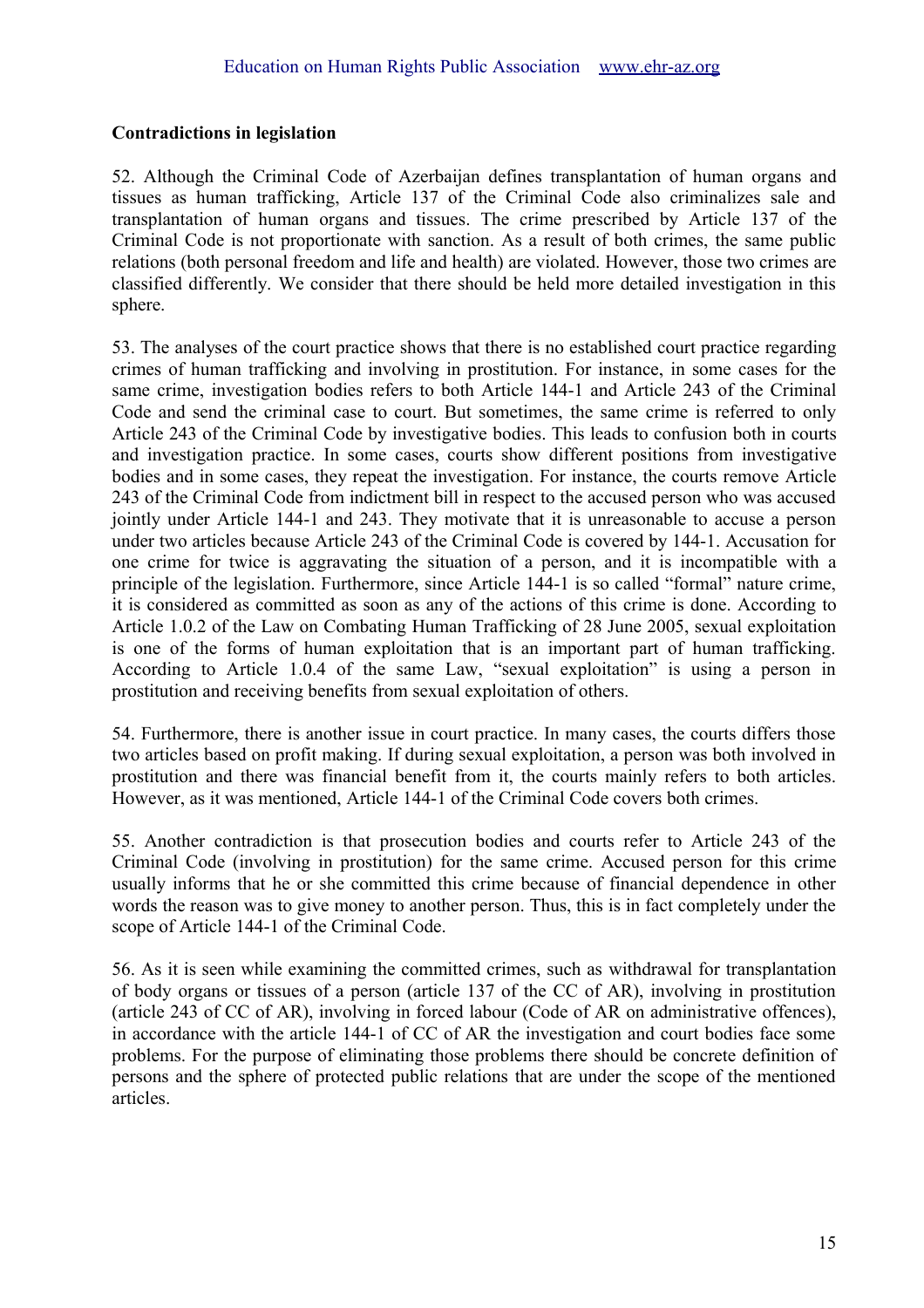57. Azerbaijani Government considers that forced labor crimes are not common in Azerbaijan<sup>[3](#page-15-0)</sup>. But in fact the practice of 2009-2010 shows that agencies fighting human trafficking fail in expressing political will to eliminate the situation. Because the number of victims of forced labor in Azerbaijan is many times more than victims of sexual exploitation. For full report (in english) visit[:www.migration-az.org/upload/files/annual\\_report\\_of\\_AMC.doc](http://www.migration-az.org/upload/files/annual_report_of_AMC.doc)

# **The right to water ( Articles 11-12)**

58. The quality of fresh water reserve in Azerbaijan is vulnerable. Especially, over 46% of suburban residents have to use pit water without any information on its physical and chemical compound. According to information by State statistics Committee, 29,6% of the country, 26,3% of city residents, and 29,9% of suburban residents obtain fresh water out of pits in their yards.

59. People in districts without centralized watering system obtain fresh out of pits, irrigation watercourses, as well as rivers and lakes, which are not subject to any ecological treatment. People located in majority of villages of Kurdamir, Yevlakh, Ujar, Bilasuvar, Salyan, Sabirabad and other districts primitively treat, clear and drink water of watercourses by Kura and Araz river.

60. Azersu Open Joint-Stock Company admits that as an institution it is capable of monitoring quality of water related to centralized watering system of only 49 districts of the country. In only 16 of these districts existing water reserves maintain chlorinator tools and water collected in reserves is cleared by chlorine. In the rest 33 districts fresh water is cleared by dry chlorine. 0,2- 0,3 milligrams of chlorine is poured into each cubic meter of water. Muddiness of water taken out of artesian pits is cleared by mixing 0,5-1,5 chlorine to each liter.

61. It is not appropriate to check quality of of fresh water relying on USSR standards adopted in 1982: 'Azerbaijan as a member of UN, World Health Organization and other international organizations is under obligations to provide people with continuing and safe fresh water. That's why quality norms of water must base on standards of World Health Organization. But now it is regulated by standards of a country that does not exist. Whereas, new standards and technical conditions have been adopted in majority of CSI countries, including Russian Federation.'

62. According to media announcements by Azersu officials, situation of 1300 villages regarding water is grave, 196 villages are in critical condition. There is need for 30 million AZN to solve problems of those 196 villages. They should have been saved if Eurovision was not going to happen. Fund that was determined to re-installation of water supply and sewerage system of more than 15 districts such as Tartar, was directed to construction of Baku Concert-Complex Crystal Hall. By decree of Cabinet of ministers 57 million AZN was cut from water and drainage budget of these districts for construction of that hall.

# **Right to education – on articles 13-14 and 15 of the Covenant**

63. Stated in the report on monitoring by Assistance to Economical Initiatives Public Association, that Azerbaijani government does not rule the educational system, as well as high school education by virtue of programs that are professionally developed, and resemble longterm priority and goals of governmental education policy. It is true that some programs

<span id="page-15-0"></span><sup>&</sup>lt;sup>3</sup> Look: (The information of National Coordinator about combating human trafficking in 2010, 7th page, 2nd and 3rd paragraphs)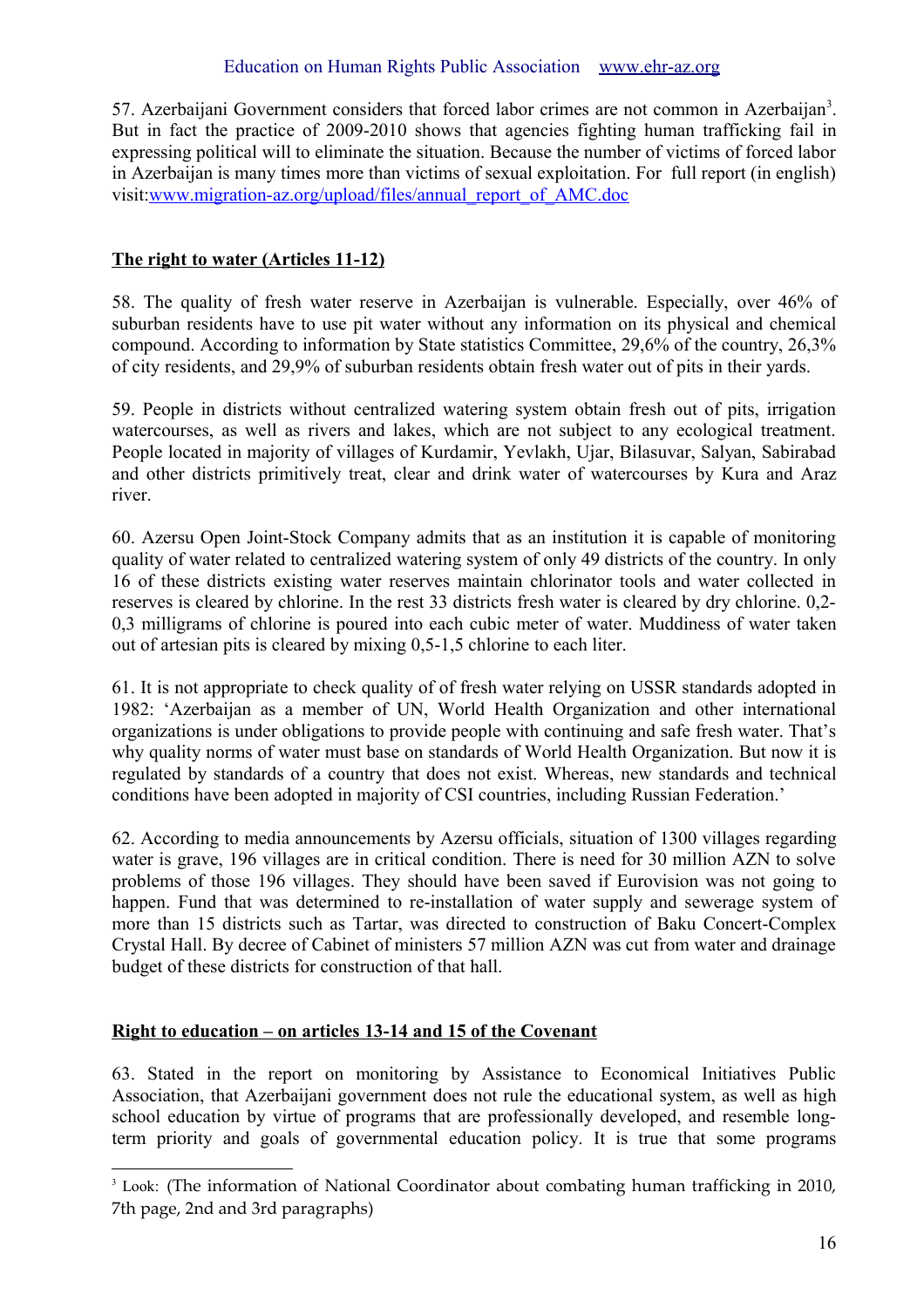regarding educational sector, for example, maintenance of pedagogic staff in secondary school network (for years of 2005-2009), provision of high schools with information and communication technologies (2005-2007), informatization of educational system (2008-2012) as well as school building construction programs exist in the country. But these programs are specific and do not reflect educational policy and targets related to development of education as a strategic field in short and long terms.

64. The unpopularity of secondary education and pedagogic activities is a concern of national security in Azerbaijan. Approximately prior to the latest 5-6 years, students of final, 10th and 11th grades preferred to prepare outside school tutors. It meant that despite students had gained knowledge of certain standards; there was necessity of professional development of their skills in order to enroll in universities. But during last years, students of even elementary schools, and students of secondary schools cannot make without outside school tutorials. It indicates that quality of education already is not capable of meeting people's needs in elementary levels of education. It is clear that families pay for so called performance of teachers that are not eager to provide qualified education, by hiring tutors. Researches indicate those families' annual expenditures for outside school education of single child that is getting prepared for university exams, is 3 times more than annual expenditures of state budget for a student. [http://sei.az/upload/files/education-report\\_last.pdf](http://sei.az/upload/files/education-report_last.pdf)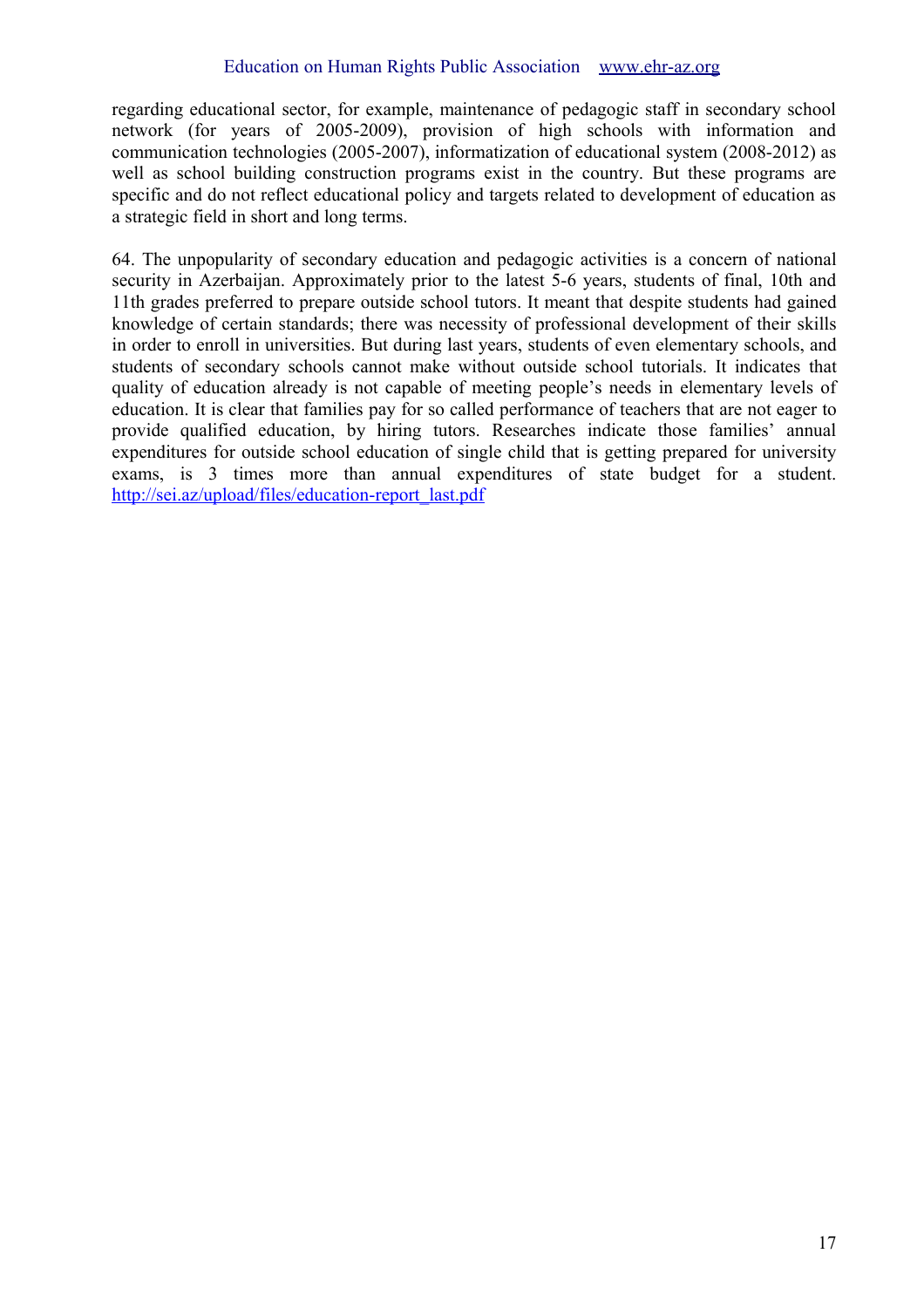# **General Comment 5**

#### **People with disabilities Prepared by Education on Human Rights Public Association**

#### **Regarding to articles 6-8 on right to work**

65. According to Article 66 of the Labour Code, employees disabled and injured in homeland defence, military operations for freedom and territorial integrity of the country do not undergo through the attestation. EHR underlines with the concern that this Article discriminates against people who were disabled during the battles in Afghanistan and rescue operations in Chernobyl nuclear power plant accident in the Soviet period. EHR asks the Committee to urge the government to review this article again.

66. EHR is concerned that the requirements on the allocation of jobs for people with disabilities were not clearly determined in the legislation, and there is a lack of and effective enforcement mechanisms in the related field.

67. The relations in the field of social services to disabled people are regulated by the Law on Social Services for Older People of 22 June 2011, Law on Prevention of Disablement, Rehabilitation and Protection of Persons with Disability of 25 August 1992, Law on Social Protection of Orphans and Children Deprived of Parental Care of 22 June 1999. Unfortunately, there is no separate law regulating social services for persons with disability.

68. According to Law of the Republic of Azerbaijan on Subsistence Level (5 October 2004), subsistence level is a social standard measured by mandatory payments to consumer basket. Minimum basket of consumer goods is determined by socio-demographic groups of population. According Article 1 of abovementioned Law, the main socio-demographic groups are workingage population, pensioners, persons with disability and children. However, Azerbaijan's Cabinet of Ministers' decision on "Approval of minimum consumer basket" of 23 June 2005 does not provide for calculation of minimum consumer basket for disabled people, thus, there is an [incompatibility](http://lingvopro.abbyyonline.com/ru/Search/GlossaryItemExtraInfo?text=%D0%BF%D1%80%D0%BE%D1%82%D0%B8%D0%B2%D0%BE%D1%80%D0%B5%D1%87%D0%B8%D0%B5&translation=incompatibility&srcLang=ru&destLang=en) with the Law on Subsistence Level. EHR, therefore, considers that Cabinet of Ministers should eliminate the mentioned contradiction by calculating and approving minimum consumer basket for disabled people. It is also strongly recommended to the Government to raise minimum wage in the country to the level of average wages.

69. Regardless of their form of ownership, enterprises, establishments and organizations which avoid providing persons with disabilities and persons with limited health opportunities under the age of 18 with employment pay the third of average monthly salary in the country to the state budget for all months of such unemployed quote. However, this requirement of the law is not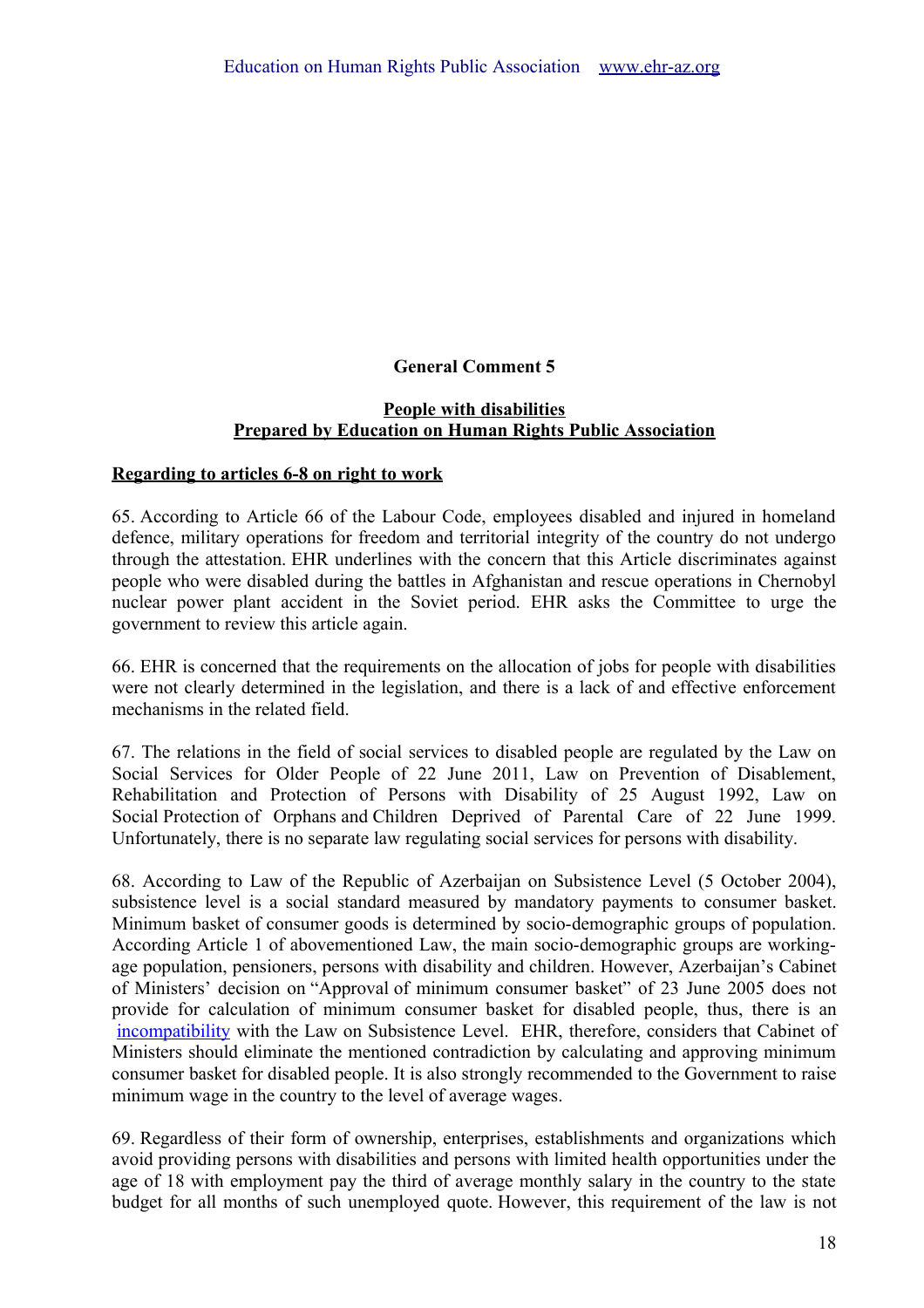executed because of the lack of information about its implementation and the fact that this requirement is not sanctioned. In the system of corrupt management, enterprises, institutions and organizations have all opportunities to refuse to provide this requirement.

70. EHR notes with regrets that there are no government policies (including a tax incentive) to encourage employers to recruit persons with disabilities.

71. According to Article 106.2 of the Tax Code, the income tax rate of production entities representing person with disabilities in which 50% of total employees consist of the disabled is reduced to 50%. However, this privilege provided by law is not efficient in practice. There are serious obstacles in front of continuation of the activities of public organizations that represent the disabled. This concession was provided in a very narrow and restrictive manner. The reference of this concession of the Law not only to the organizations representing persons with disabilities, but also all commercial organizations where the disabled constitute even a certain percentage of the staff can improve the provision of employment for persons with disabilities and promote their business activity.

72. According to the "Employment Law", employers who avoid providing persons with disabilities and persons with limited health opportunities under the age of 18 with employment with the request of the relevant executive authority pay the third of average monthly salary in the country to the state budget for every month of such unemployment period. However, there is no statistical data on the practice of this provision.

73. EHR deeply regrets that according to the current legislation, persons owning a land property are not included to the employed category of population, and as a result, they are not registered as unemployed.

74. The references on disability provided by the Medical Social Expert Commissions, the institution which determines the level of disability, do not reflect whether these people with disabilities have labour capacity or not. This leads to a gross violation of labour rights of persons with disabilities that are capable of working. While determining the disability level of person with disabilities, it is necessary to have transparent procedural rules about the reference on the possible labour capacities of the disabled.

75. The GENERAL COLLECTIVE AGREEMENT signed between the Cabinet of Ministers of the Azerbaijan Republic, Azerbaijan Trade Associations Confederation, and National Confederation of Entrepreneurs (Employers) Organizations between the years of 2010-2011 is a policy document which determines the positions and joint activities of the country's socioeconomic policy and social-labour relations for the years of 2010-2011. EHR expresses its regret that persons with disabilities are left outside the political (legal) program on the provision of population employment and labour market, and the government of Azerbaijan shows the care for the disabled in a fragmental form.

76. The fund on the labour protection stipulated by the Labour Code has not been yet established. The provision of financial compensation for persons with disabilities injured during production accidents is very fragile.

77. Although the Law on Medical Insurance was adopted in 1999, it still does not have operational mechanisms.

# **Proposals for Improvement**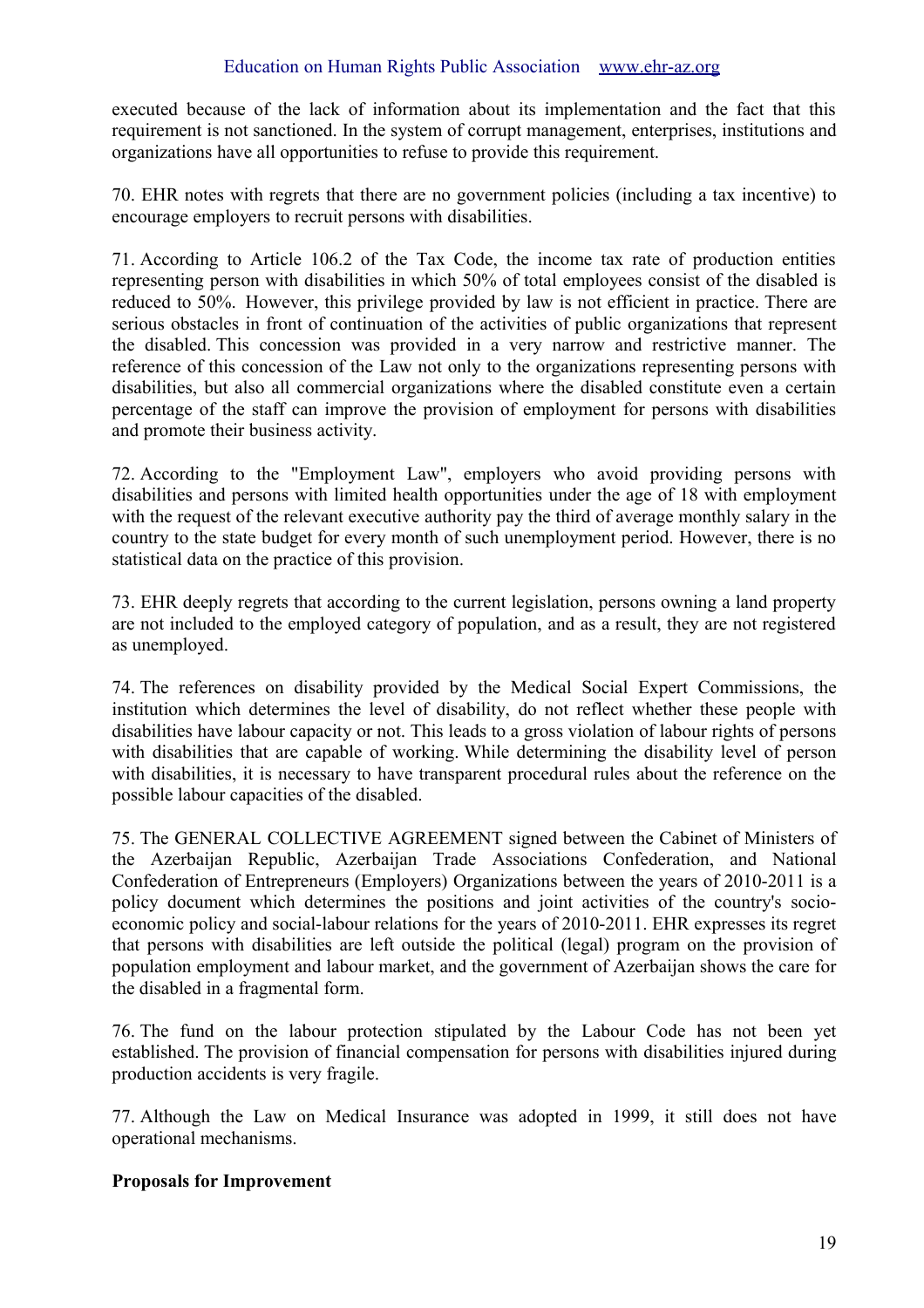78. The problem of job creation for persons with limited health opportunities should be constantly carried out in a sustainable manner, rather on the level of separate projects.

79. In order to solve the employment problems of persons with disabilities, it is important to include to the legislation the imperative provisions which will require employers to sign employment contracts with the disabled, and norms which will determine serious responsibility for violating the implementation of existing quotas and those provisions. On the other hand, stimulating privileges, benefits and state support should be provided to the employers who are hiring the disabled.

80. For the implementation of the Law on PLHOCPD, *(Law of the Republic of Azerbaijan on "Prevention of limited health opportunities of children and persons with disabilities, and the provision of their rehabilitation and social protection" )* appropriate enforcement mechanisms should be worked out within the short period of time, and serious and transparent control (state and public) of the implementation of this law should be ensured.

#### **Regarding articles of 13 and 14 on right to education.**

81. Although a limited number of disabled persons have an opportunity to get high education in public and private schools, they still have to pay tuition fees. EHR strongly recommend to state to exempt from education fees of people with disabilities in order to facilitate access to education of people with disabilities.

82. Today only one library for the blind operates in Azerbaijan. As the blind and physically handicapped people say, material and technical base of this only library is extremely weak. Thus, EHR calls the government to take urgent steps in this regard.

83. EHR expresses its concern that the General Education Concept approved by the Cabinet of Ministers' decision № 103 of 3 June 2010 does not contain any provisions regarding disabled people.

84. EHR expresses its concern that, children with no and poor eye-sight are living in rural areas can not enjoy their right to education because of lack of boarder schools for blind in the regions. According to information from the parents of disabled children and regional organizations, families are unable to send their children to capital city to get education.

85. Currently there ara more than 60000 children with limited health opportunities. According to official statistics, 1105 of them live in specialized shools, 2664 in boarding schools, 1353- in night school; 7750 are receiving home education, only 268 are envolved in inclusiv education. A large number of disabled children involved in "home education" and "specialized education" is a matter of serious concern to EHR, as this prevents full and active participation of children with disability in society and community life.

# **Proposals for Improvement**

86. We believe that it is necessary to conduct awareness trainings on the respect of persons with disabilities in educational instructions in the official level and develop special educational programs in order to draw attention to persons with disabilities. This will help to the formulation of the necessary pedagogical cadres with required specializations and expansion of the relevant educational classes in all educational institutions.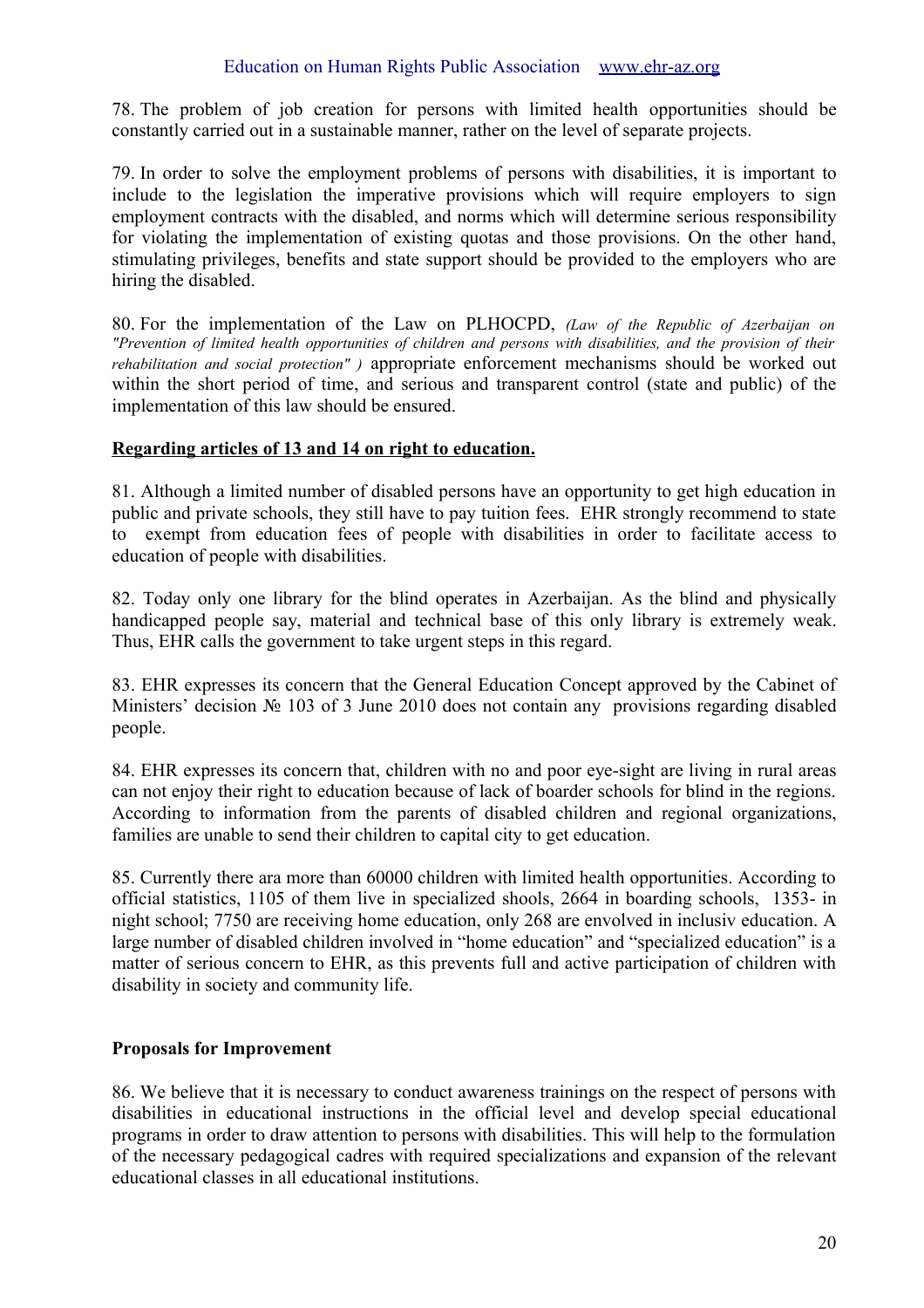87. Also, it is important to revise the issues of qualification development and re-qualification in educational institutions, preparation of special education and training programs and cadre classification in accordance with the state standards.

88. It is necessary to expand the list of qualifications in educational institution, including specializations, such as early development specialist, social worker for people with limited opportunities, labour masters for the work with persons with disabilities, physical education teachers, instructors for sport medium treatment. (These specializations existed in medical and physical education institutions in the Soviet period, but they were abolished for unknown reasons later on)

# **General comments No. 9. Implementation of the Convention inside country**

89. EHR expresses it grief that the situation on unapplied and forgotten principles of international covenants and conventions by local courts is also common with the International Covenant on Economic, Social, and Cultural rights.

90. EHR especially notes that courts are not aware of Committee regulations such as right to adequate housing, forced deportations, settlement issues and right to adequate housing within context of international events. EHR notes that court's ignorance of relevant articles referred by the Convention in Baku Court of Appeal in February-March of 2012 during the hearings on forced deportation of hundreds of families from their houses, is an indicator that the Convention's implementation is not accepted by courts and administrative bodies in national level.

91. Especially the principles and definitions of grave importance defined by the Convention are not still reflected in national legislation. E.g., right to adequate housing, right to adequate food, and etc.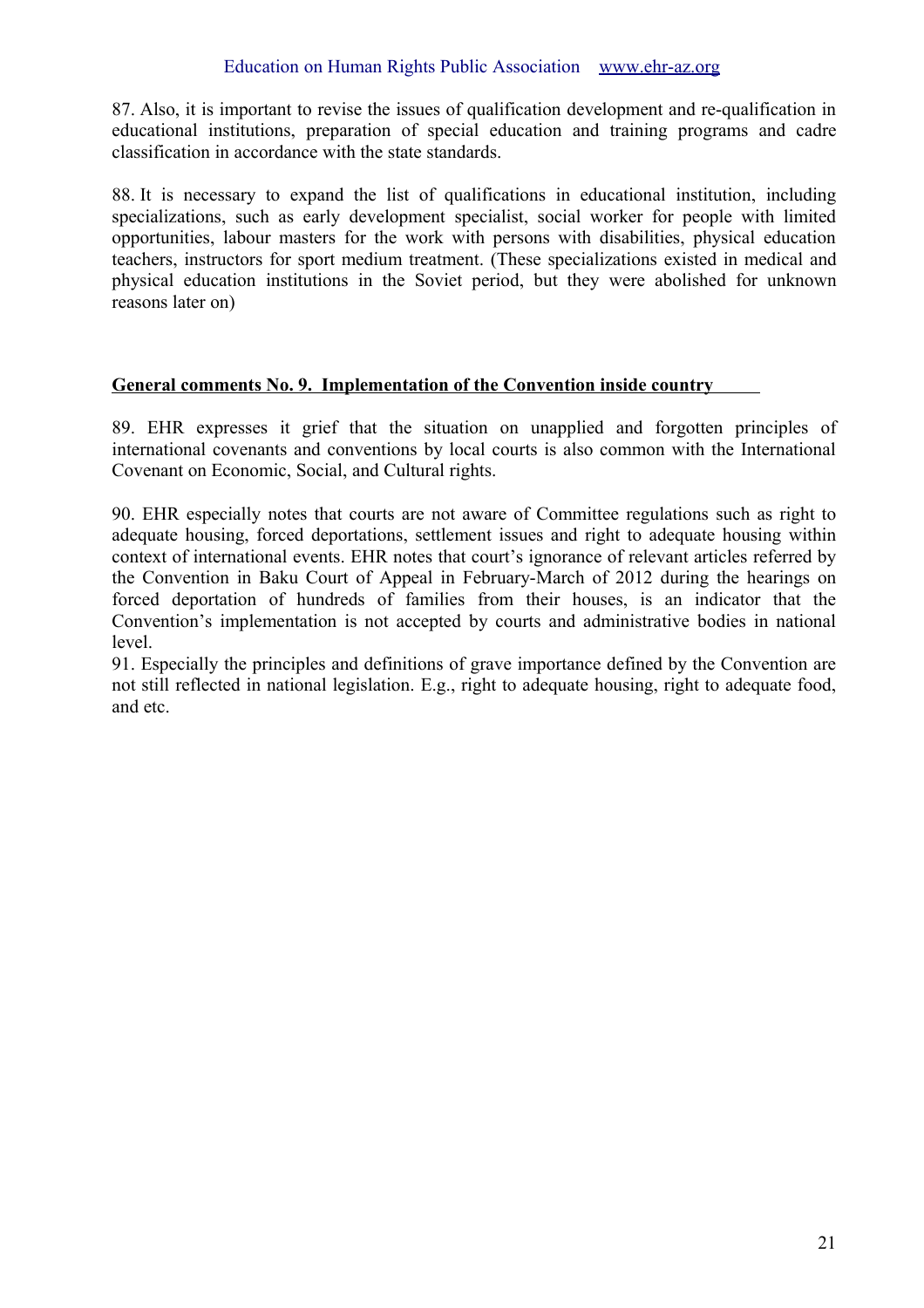# **Final recommendations and suggestions**

- To improve mechanisms of independent investigation and transparency in the governance;
- To carry out transparent reforms involving the impartial actors of civil society for proper implementation of statements which are calling for fighting against corruption, particularly in education, court and law enforcement agencies;
- To carry out reforms in order to ensure that international human rights laws to be applied by the domestic courts and state bodies;
- Ensuring increased expenditures allocated for the improvement of social and health services and to provide medical and education staff with fair wages:
- Ensuring transparency in the implementation of state programs related to social and health services;
- EHR requests from Azerbaijan authorities to provide information on judicial training for judges, advocates and other stakeholders.

#### **Suggested questions for list of issues:**

- Please provide the Committee with detailed information on how the Government encourages the courts and public bodies to apply the provisions of Covenant?
- What special (legislative and administrative) measures have been adopted to address to prevent forced evictions and home demolitions?
- Please provide information for comparison of the wages in education and health sector with wages in legal enforcement bodies?
- Do the domestic laws recognize the right to housing in the context of forced evictions? (Request court practice information).
- What steps are being taken to ensure collection of adequate data on children and adults with disabilities, including women and girls with disabilities, and use disaggregated data and results of studies to develop policies and programmes to promote equal opportunities for them in society?
- What steps are being taken to ensure that the mental health policy requires all health care and services to be based on the free and informed consent of the person concerned and that involuntary treatment and confinement are not permitted by law?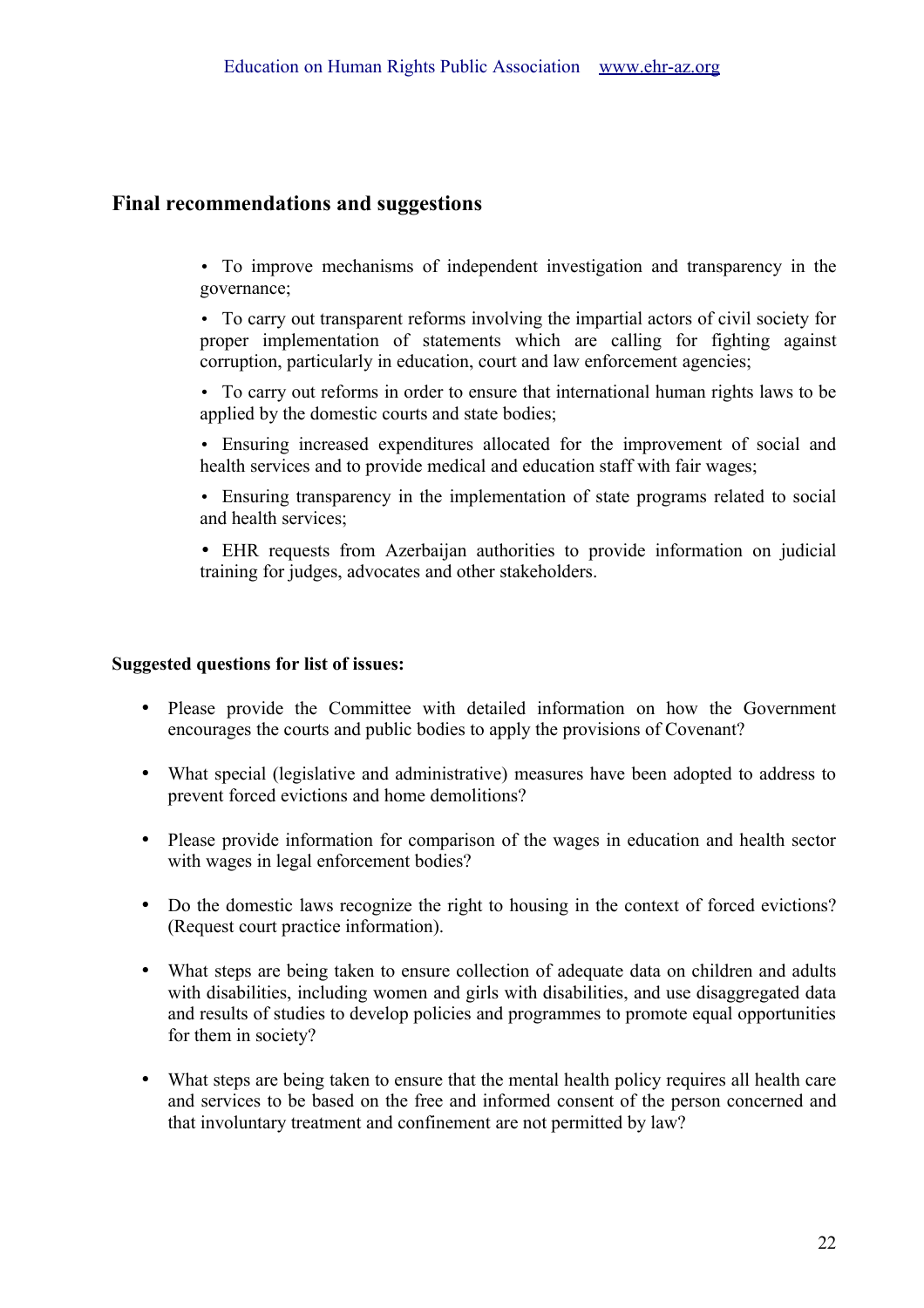- What services are in place to reach out and educate children and adults with disabilities about sexual and reproductive health, HIV/AIDS? Is information available in accessible and age appropriate formats for both children and adults with disabilities?
- Can the government clarify how the 2011-2012 minimum wages was calculated, and how the implications for economic and social rights were taken into account, particular the rights of the most vulnerable sectors of the population to achieve an adequate standard of living and economic security?
- How concluding observations followed up by government and what steps are being taken to share concluding observations in society and how civil society actors are involved addressing recommendations from the 2004 concluding observations on Azerbaijan of the Committee on the economic, social and cultural rights?
- How the international human rights standards were followed in the situations of house demolitions and evacuations of the aftermath of development projects, mega-events and natural disasters?
- Can government provide concrete and detailed data on persons affected by house demolitions, evacuations and natural disasters?
- How many houses have been demolished in Baku during last two years (as well around of Baku) aftermath of development projects?
- Any activities on raising awareness and capacity building on the Covenant among the courts, police bodies, educational institutions, and other public authorities.
- Information on the number of individuals and families dwelling in slums without adequate housing and access to potable water and sanitation services. Please also provide specific information on forced evictions and homelessness in country.